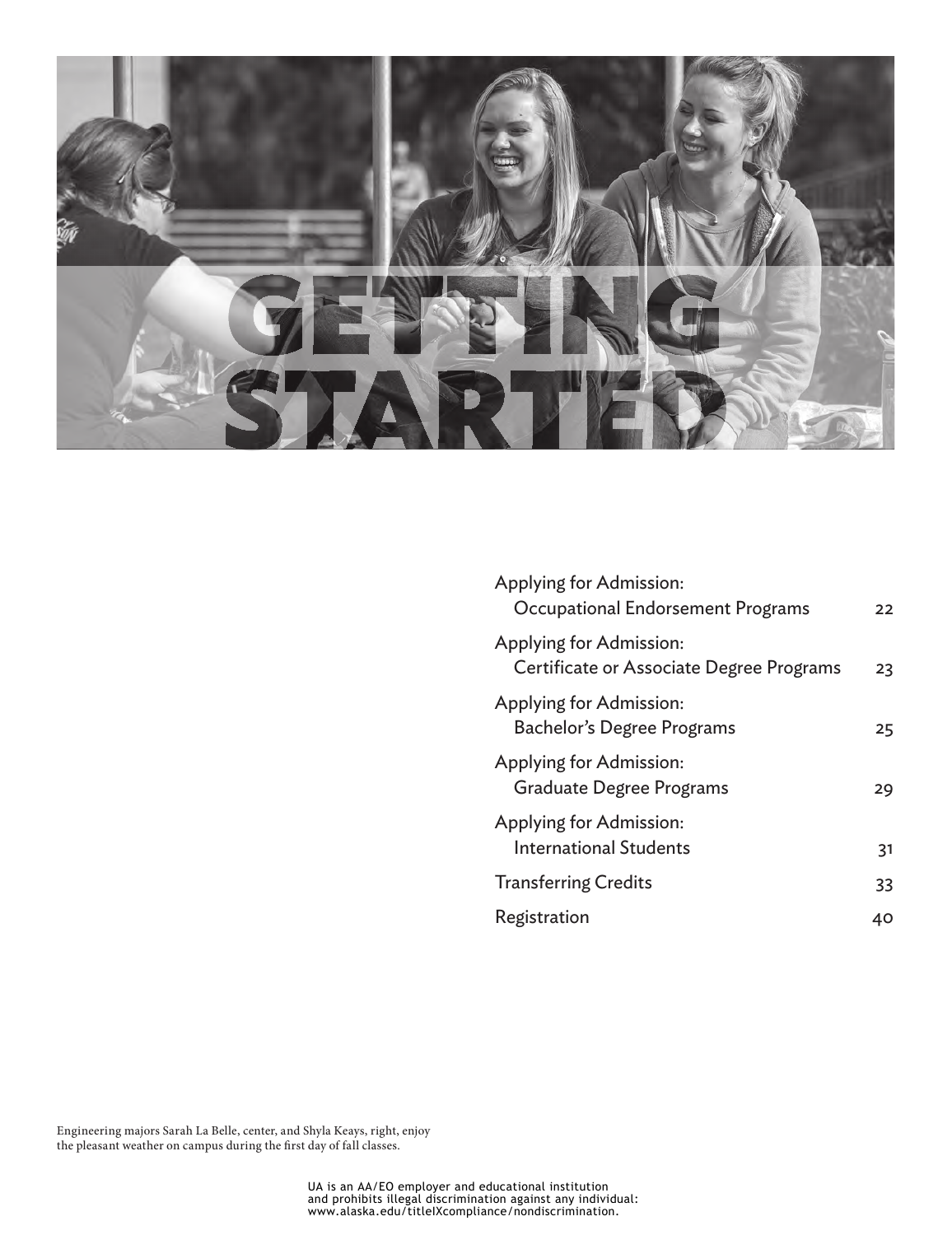# <span id="page-1-0"></span>Applying for Admission: Occupational Endorsement Programs

# **When to Apply**

Applications for admission to occupational endorsement programs are due no later than June 15 for fall semester, Nov. 1 for spring semester and May 1 for summer semester.

High school seniors are encouraged to apply for admission as early as the first semester of their senior year and should provide an official high school transcript including a list of courses in progress.

# **How to Apply**

Apply online at www.uaf.edu/admissions/. Application forms may also be printed from the above website or requested from the Office of Admissions and the Registrar. Before an application can be reviewed, the student must:

- 1. **Submit an application for admission** Applications must be received before the published deadlines. There is no fee to apply for an occupational endorsement program.
- 2. **Submit official transcripts**

Most applicants to occupational endorsement programs are not required to submit high school or college transcripts but all are strongly encouraged to do so. Transfer students who want to receive credit for prior work must submit official transcripts.

# **Admission Requirements**

For admission to occupational endorsement programs, official documentation must be provided showing that the applicant meets program age requirements by the first day of the semester (see individual program descriptions for minimum age requirements).

## **Program Completion**

Students should check with an advisor for the specific requirements for their program.

Occupational endorsement programs are designed to give students occupational training in a specific field. These programs require between 9 and 29 credit hours and will be posted to the student's transcript upon completion and approval by the academic department. The credit hours may be applied to other undergraduate degree programs when applicable.

## **Where to Get More Information**

Office of Admissions and the Registrar University of Alaska Fairbanks First floor, Signers' Hall P.O. Box 757480 Fairbanks, AK 99775-7480 Email: admissions@uaf.edu Online: www.uaf.edu/admissions/ Telephone: 907-474-7500 Toll free: 800-478-1823 Fax: 907-474-7097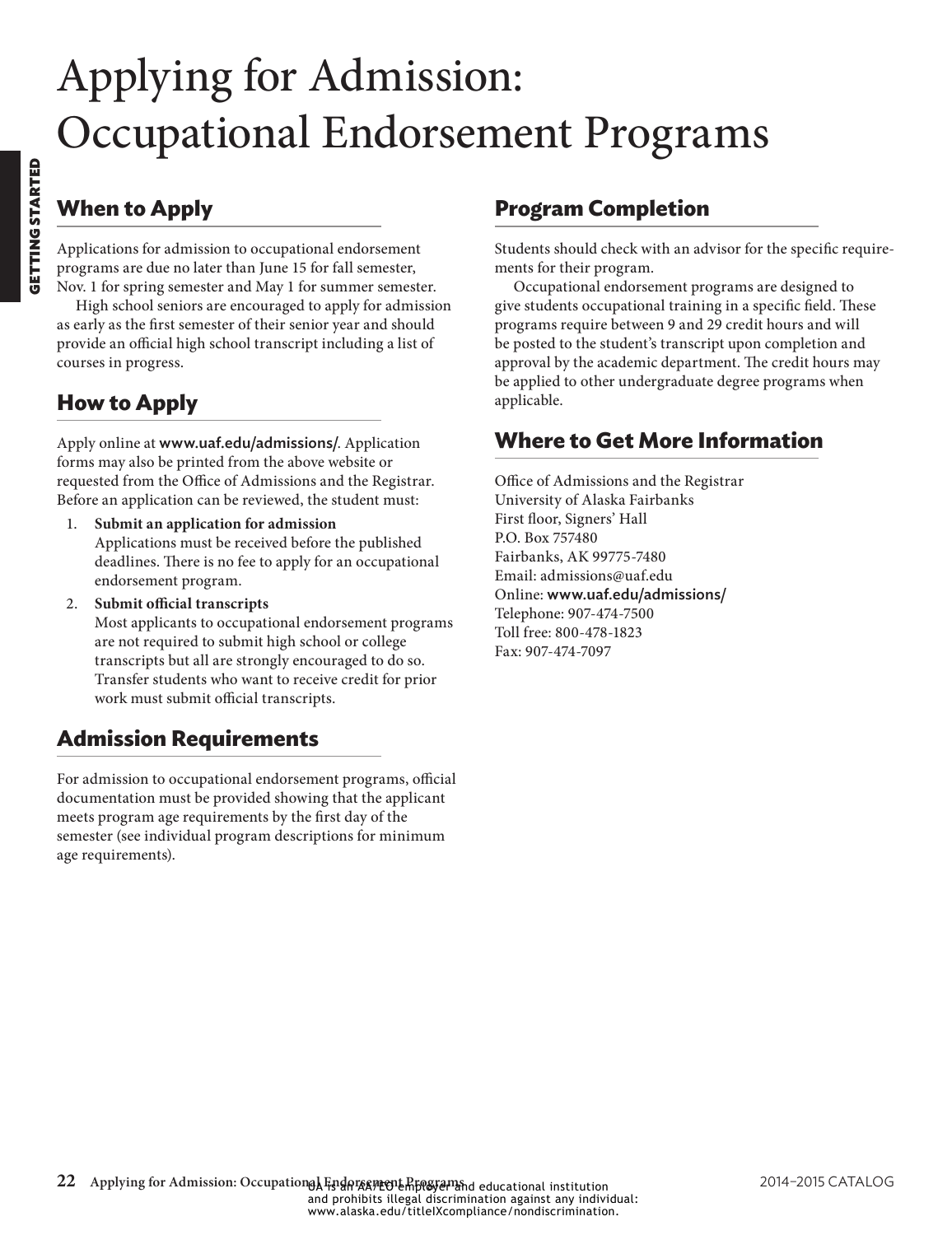# <span id="page-2-1"></span><span id="page-2-0"></span>Applying for Admission: Certificate or Associate Degree Programs

## **When to Apply**

Applications for admission to certificate or associate degree programs are due no later than June 15 for fall semester, Nov. 1 for spring semester and May 1 for summer semester.

High school seniors are encouraged to apply for admission as early as the first semester of their senior year and should provide an official high school transcript including a list of courses in progress. Transfer students should apply at least three to four months before the beginning of the semester in which they plan to enroll.

# **How to Apply**

Apply online at www.uaf.edu/admissions/. Application forms may also be printed from the above website or requested from the Office of Admissions and the Registrar. Before an application can be reviewed, the student must:

- 1. **Submit an application for admission** Applications must be received before the published deadlines, along with a \$40 nonrefundable application fee. The fee should be paid by check, credit card or money order in U.S. funds to the University of Alaska Fairbanks. Please do not send cash.
- 2. **Submit official transcripts**

Most applicants to certificate and associate degree programs are not required to submit high school or college transcripts, but all are strongly encouraged to do so. Transfer students who want to receive credit for prior work must submit official transcripts.

3. **Submit official test results**

Certificate and associate degree applicants with fewer than 30 semester credit hours must submit the results of the ACT Plus Writing (preferred), SAT or ACCUPLACER test taken within the last two years for English and composition placement. Most students will also need to submit ALEKS test scores taken within the last year for placement into math, DEVM or any course that requires a math prerequisite. Contact Testing Services at 907-474-5278 or your high school guidance office for information concerning the ACT Plus Writing, SAT or ACCUPLACER tests. Visit http://go.alaska.edu/mathplacement/ to take the ALEKS test.

### • **International Students**

See [page 31](#page-10-1) for additional information.

## **Admission Requirements**

For admission to associate/certificate programs, official documentation must be provided showing that the applicant:

- A. is at least 18 years old, or
- B. has a high school diploma,\* or
- C. has a General Educational Development (GED) diploma.
- *\* To earn a high school diploma in Alaska, a student must fulfill all curriculum requirements and satisfactorily complete all three competency areas of the High School Qualifying Exam.*

Students under the age of 18 who will not have a high school diploma or GED before the start of their first semester are not admissible but may take courses as a non-degree student. Upon turning 18 they may apply for admission to an associate or certificate program. Please note that in order to qualify for federal financial aid, you must have either a high school diploma or a GED.

### TRANSFER STUDENTS

Transfer students are eligible for admission if they left their previous accredited institution(s) in good standing. Admission status will be determined on an individual basis if a student attended an unaccredited/nonregionally accredited postsecondary institution. Students transferring with fewer than 30 semester hours of transferable credit must submit placement scores from the ACT Plus Writing (preferred), SAT or ACCUPLACER test for placement in English or composition courses, and the ALEKS test for placement into math courses. Test results must be less than two years old for English placement and less than one year old for math placement. See Transferring Credits on [page 33](#page-12-1) for more information.

### HIGH SCHOOL STUDENTS

High school students may take classes at UAF. There are two enrollment options for students interested in certificate or associate degree programs: Secondary Student Enrollment and TECH PREP. Both have specific registration requirements but do not require admission to UAF.

### HOME-SCHOOLED STUDENTS

Home-schooled students may be admitted to an associate or certificate program if the student is at least 18 years old, holds a GED, graduated from a state-sponsored correspondence program with a high school diploma, or with the approval of the registrar and director of admissions.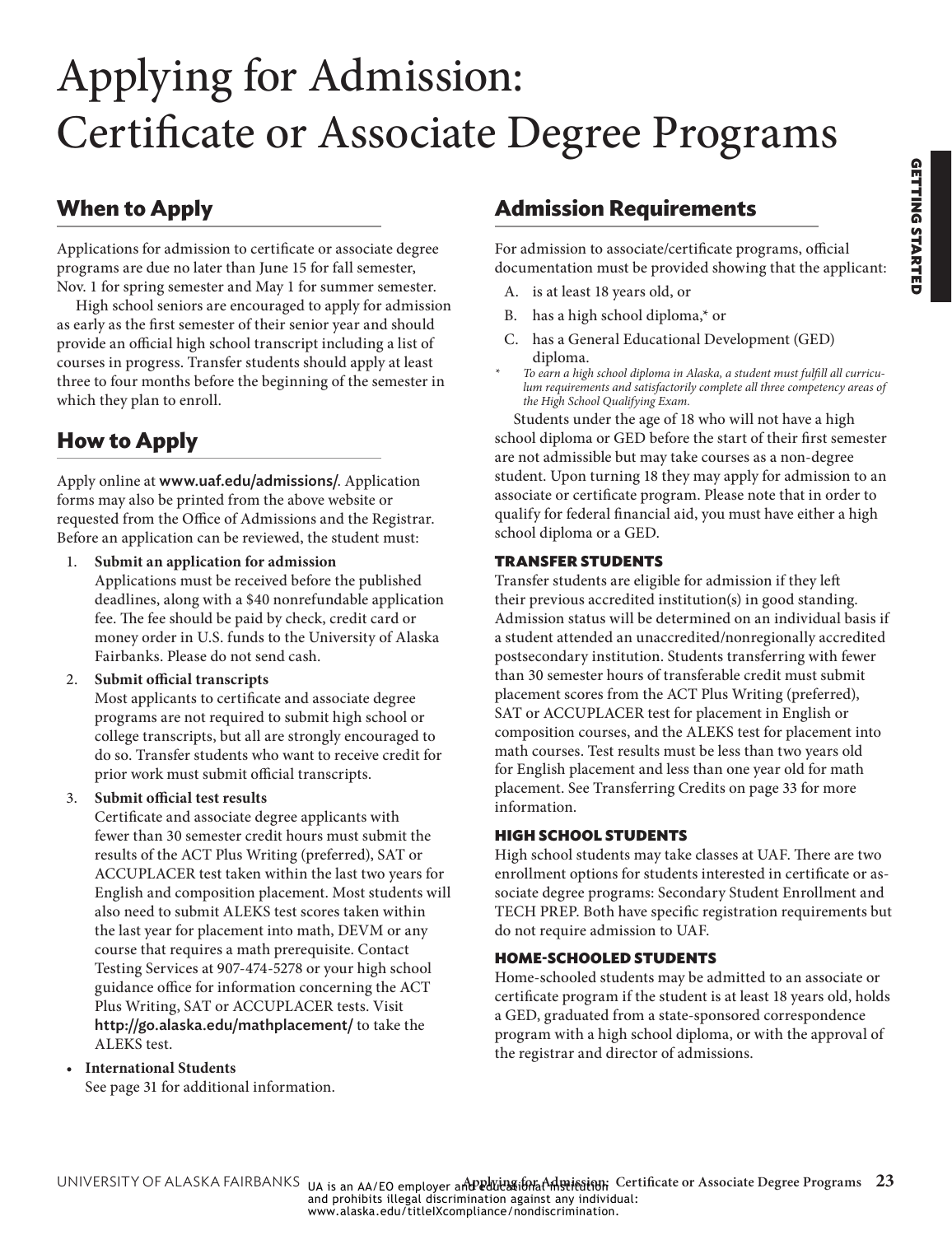# **After Acceptance**

Qualified applicants will receive a letter of acceptance once all items are received and evaluated. This letter will list any conditions under which the student is being admitted.

Qualified applicants who are in their last year of high school or are attending another college will receive conditional acceptance. Acceptance becomes final when the Office of Admissions and the Registrar receives official transcripts showing the student has satisfactorily completed all work in progress and that high school seniors have graduated. Acceptance to UAF is final only when the Office of Admissions and the Registrar has accepted all necessary credentials.

For additional program-specific application requirements, please see program descriptions starting on page 100.

### REQUEST TO POSTPONE

An offer of admission to UAF is valid for the semester for which the applicant applied. Requests to postpone admission until a later semester may be made in writing to the Office of Admissions and the Registrar. Admission may be postponed for up to one calendar year. Students are required to notify the Office of Admissions and the Registrar if they are attending another school outside the University of Alaska statewide system.

### READMISSION OF FORMER DEGREE STUDENTS

Undergraduate degree students who choose not to enroll for a semester or more may be eligible to re-enroll in their original degree program without reapplying for admission. Students remain eligible to register for classes if:

- they have not been academically disqualified,
- they have not attended a non-UA institution since they were last enrolled at UAF,
- their lapse in enrollment is less than two years, and
- they are continuing with the same degree program as before.

Students who meet all of the above requirements should consult with their academic advisor and register for classes. Students who do not meet all of these requirements should submit an undergraduate application for admission along with the \$40 processing fee and transcripts of any non-UA course work taken. Students who are unsure about their status should contact the Office of Admissions and the Registrar.

### • **Fresh Start for Returning Students**

Fresh Start can offer a new beginning for students who performed poorly at UAF when they last attended and who have taken at least a two-year break from classes. Students who withdrew from school or were dismissed for academic reasons may apply for readmission through the Fresh Start program and request that their entire prior academic record be disregarded. Students who qualify for Fresh Start will begin their college study anew, with no credits attempted or earned and no quality points reflected in future GPA calculations. Fresh Start can be used only once.

At least two years must have elapsed since the beginning of the last semester the applicant attended UAF. The applicant may be asked to present evidence that the conditions which resulted in poor academic performance have changed enough that there is a reasonable expectation the student can perform satisfactorily if permitted to resume college study.

All prior course work will remain part of the student's overall academic record and appear on transcripts, but none of the previously earned credits can be used in a new program. These credits will be included only in GPA computations for graduation with honors (see Graduation with Honors, page 95). A student admitted under Fresh Start may be allowed advanced standing or a waiver of requirements just as any other student, but will not be allowed credit by exam for courses lost in Fresh Start. Students who are interested in Fresh Start should contact the Office of Admissions and the Registrar.

• **Readmission of Service Members**

The Higher Education Opportunity Act of 2008 requires that students who left school to serve in the uniformed services be readmitted into the same program with the same standing they had when they left. UAF allows for special readmission of these students. More information is available at www.uaf.edu/veterans/.

# **Where to Get More Information**

### **Office of Admissions and the Registrar**

University of Alaska Fairbanks First floor, Signers' Hall P.O. Box 757480 Fairbanks, AK 99775-7480 Email: admissions@uaf.edu Online: www.uaf.edu/admissions/ Telephone: 907-474-7500 Toll free: 800-478-1823 Fax: 907-474-7097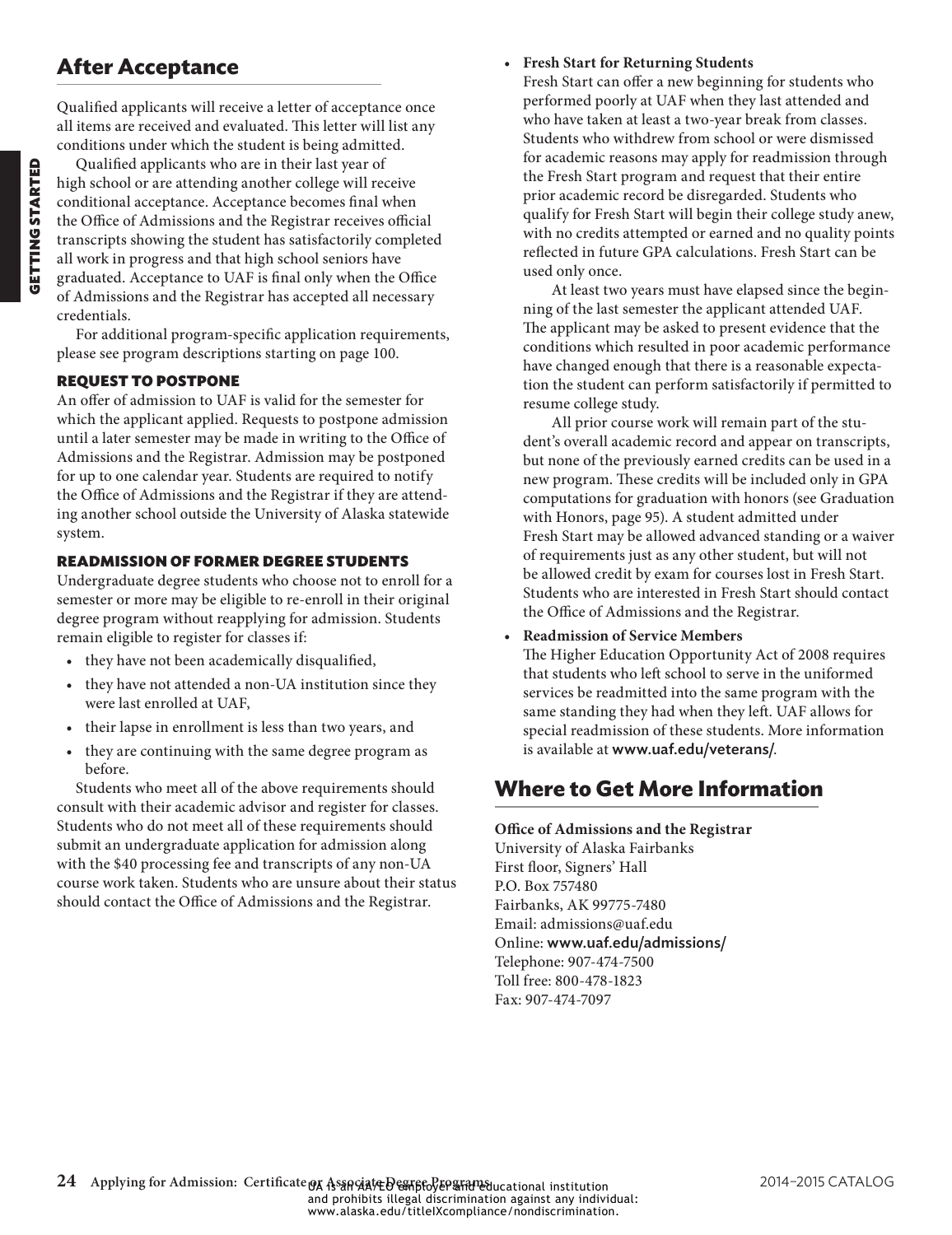# <span id="page-4-0"></span>Applying for Admission: Bachelor's Degree Programs

# **When to Apply**

Freshman and transfer applications for admission to a bachelor's degree program are due no later than June 15 for fall semester, Nov. 1 for spring semester and May 1 for summer semester.

Applications are processed in the order they are received. Applications received after the published deadlines may not be processed by the beginning of the semester.

High school seniors are encouraged to apply for admission as early as the first semester of their senior year and should provide an official high school transcript including a list of courses in progress. Transfer students should apply at least three to four months before the beginning of the semester in which they plan to enroll.

# **How to Apply**

Apply online at www.uaf.edu/admissions/. Application forms may also be printed from the above website or requested from the Office of Admissions and the Registrar. Before an application can be reviewed, the student must:

1. **Submit an application for admission**

Applications must be received before the published deadlines, along with a \$50 nonrefundable application fee. The fee should be paid by check, credit card or money order in U.S. funds to the University of Alaska Fairbanks. Please do not send cash.

Applications are processed in the order they are received. Applications received after the published deadlines may not be processed by the beginning of the semester.

### 2. **Submit official transcripts**

<span id="page-4-2"></span>To be considered official, transcripts must arrive in sealed envelopes from each institution attended.

*High school transcripts* — Applicants with no college course work or fewer than 30 transferable semester credit hours of college credit must submit official high school transcripts.

*College transcripts* — Applicants who have collegelevel course work must send official college or university transcripts to UAF.

*International* — International applicants must present a comprehensive course-by-course credential report of all required academic transcripts compiled by an independent academic credential evaluation provider. UAF requires that

all applicants use one of the providers listed at www.uaf.edu/admissions/apply/international/ for this service. Please make note of the following:

- Transcripts/credentials from Canadian institutions are exempt from this requirement; they may be sent directly to UAF from the issuing institution. This excludes institutions in the province of Quebec.
- One official copy of the transcript(s) must be sent from the applicant's international university to UAF. A second copy must be sent to the credential-evaluating agency.
- Undergraduate students seeking to transfer credits to UAF must send course descriptions or course catalogs (in English) directly to the Office of Admissions and the Registrar.

### 3. **Submit official test results**

Freshman and transfer applicants with fewer than 30 semester credit hours must submit the results of either the ACT Plus Writing (preferred) or the SAT examination.

Contact Testing Services at 907-474-5278 or your high school guidance office for information concerning the ACT Plus Writing or SAT. Please note, the ACCUPLACER, ASSET, COMPASS, ALEKS or other placement tests do not satisfy this requirement.

• **International Students** See [page 31](#page-10-1) for additional information.

# <span id="page-4-1"></span>**Admission Requirements**

For admission to baccalaureate-level programs, applicants must fulfill either:

*Option 1:*

- a. have a high school diploma\*, and
- b. pass the 16-credit high school core curriculum (see [Table 1\)](#page-5-0) with a GPA of at least 2.5, and
- c. have a cumulative GPA of 3.0. No minimum ACT or SAT score is required, **OR**

### *Option 2:*

- a. have a high school diploma\*, and
- b. pass the 16-credit high school core curriculum (see [Table 1\)](#page-5-0) with a GPA of at least 2.5, and
- c. have a cumulative GPA of 2.5, and
- d. submit results of the ACT Plus Writing (preferred) with a score of 18 or SAT with a score of 1290.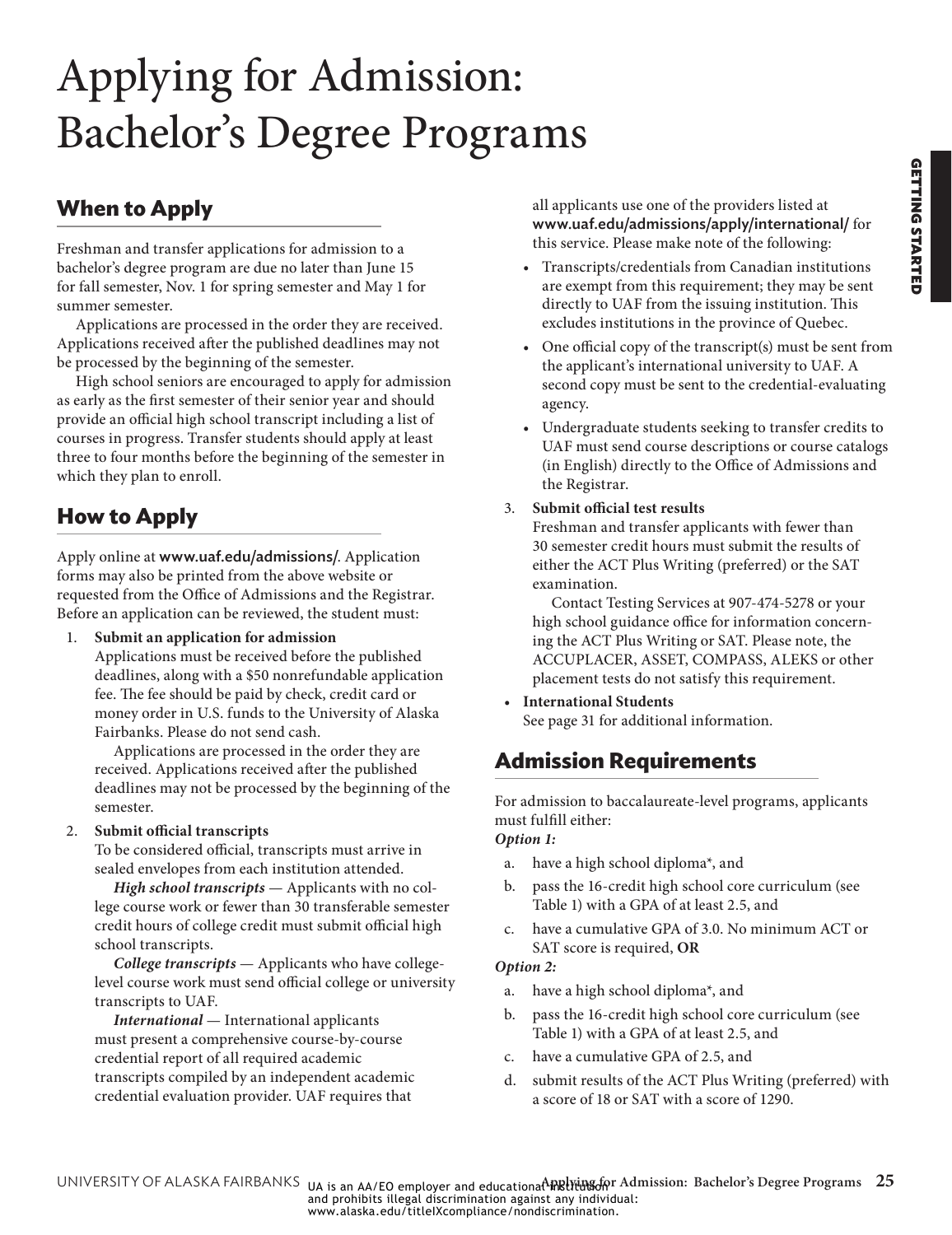<span id="page-5-0"></span>

|                        | TABLE 1 HIGH SCHOOL ENTRANCE REQUIREMENTS FOR ALL BACHELOR'S DEGREE PROGRAMS*                                                                                                                  |                                                            |                                                                                                                                               |                             |
|------------------------|------------------------------------------------------------------------------------------------------------------------------------------------------------------------------------------------|------------------------------------------------------------|-----------------------------------------------------------------------------------------------------------------------------------------------|-----------------------------|
| <b>English</b><br>Math |                                                                                                                                                                                                | <b>Social Sciences</b><br><b>Natural/Physical Sciences</b> |                                                                                                                                               | Foreign<br>Language**       |
|                        | High School Core Curriculum — Required for all freshmen; 2.50 GPA in core; 16 credits total, which must include:                                                                               |                                                            |                                                                                                                                               |                             |
| 4 cr                   | 3-4 cr in college preparatory mathematics (selected<br>from Algebra I, II, geometry, trigonometry, elementary<br>functions, precalculus or calculus)                                           | $3-4$ cr                                                   | 3-4 cr (includes 1-cr lab science course<br>in biology, chemistry or physics)                                                                 | 2 cr                        |
|                        | College of Engineering and Mines . College of Natural Science and Mathematics .<br>School of Fisheries and Ocean Sciences • School of Natural Resources and Extension                          |                                                            |                                                                                                                                               |                             |
| 4 cr                   | Algebra-2 cr; Geometry-1 cr; Trigonometry-½ cr;<br>At least an additional 1/2 cr of advanced math is<br>recommended for computer science, mathematics,<br>physics, statistics and engineering. | $3-4$ cr                                                   | Physics or Chemistry-1 cr; Natural<br>Sciences-1 cr; Elective-1cr.<br>Both physics and chemistry are strongly<br>recommended for engineering. | Same as high<br>school core |
| atory)                 | College of Liberal Arts • School of Management • College of Rural and Community Development • General Studies (undecided or explor-                                                            |                                                            |                                                                                                                                               |                             |
| 4 cr                   | Same as high school core;<br>School of Management students should be well-<br>prepared in mathematics with at least Algebra II, but<br>precalculus or higher is preferred.                     | $3-4$ cr                                                   | Same as high school core                                                                                                                      | Same as high<br>school core |

*\* To earn a high school diploma in Alaska, you must fulfill all curriculum requirements and satisfactorily complete all three competency areas of the High School Qualifying Exam.*

*\*\* Recommended but not required.*

Admission to a specific bachelor's degree program is based on a combination of your high school GPA and completion of specific high school courses. See [Table 1](#page-5-0) above for entrance requirements to specific colleges and schools within the university.

Test results from the ACT Plus Writing (preferred) or SAT must be received before a student can be fully admitted. This requirement will be waived for students who have successfully completed, with a grade of C or better, the equivalent of 3 credits of 100-level math and 100-level English composition from a regionally accredited institution of higher education within the last two years.

*\* To earn a high school diploma in Alaska, you must fulfill all curriculum requirements and satisfactorily complete all three competency areas of the High School Qualifying Exam.* 

### PRE-MAJOR

Students who have not met the minimum requirements for admission to a baccalaureate degree program will be admitted to pre-major status within the department of their choice.

Students will be changed to major status when they are in good standing and have completed 14 credits at the 100 level or above with a C (2.0) average or higher; 9 of the 14 credits must satisfy baccalaureate core requirements.

### GENERAL STUDIES

Students accepted to bachelor's programs who do not select a major will be admitted as general studies students. General studies students with 75 or more earned credits are required to declare a major before registration. Students receiving GI assistance or veterans' benefits may be required to change to a declared major to keep their benefits award. Students must have declared a major to participate in the Western Undergraduate Exchange program.

### TRANSFER STUDENTS

A transfer student is defined as someone coming into the university with at least 30 transferable semester credits. Transfer

students are eligible for admission to a bachelor's program if they have a 2.0 GPA in their previous course work and left their previous institution(s) in good standing. If applying to a technical or scientific program, students may need to present a higher grade average and proof that they have completed appropriate background courses before they will be admitted. Students transferring into a bachelor's degree program with fewer than 30 semester hours of transferable credit must also meet the freshman admission requirements. Admission status for students who have attended an unaccredited postsecondary institution will be determined on an individual basis. See Transferring Credits on [page 33](#page-12-1) for more information.

### PROBATIONAL ACCEPTANCE

Applicants with previous college course work may be admitted with probationary status if their cumulative or most recent term grade point average is less than C (2.0).

### HIGH SCHOOL STUDENTS

High school students may take classes at UAF. The Alaska Higher Education Admission Decision program requires formal admittance to UAF. The other two enrollment options, Secondary Student Enrollment and TECH PREP, have specific registration requirements but do not require admission to UAF. See the registration section for description of nonadmission opportunities.

• **AHEAD Program**

The Alaska Higher Education Admission Decision program allows qualified high school students to be formally admitted to UAF as general studies students. AHEAD students are assigned an academic advisor and follow the registration timeline for degree students. To qualify, students must have completed three-fourths of their high school core curriculum and have a cumulative 3.0 GPA or higher. Students who wish to apply to the AHEAD program may get a program application from the Office of Admissions and the Registrar.

www.alaska.edu/titleIXcompliance/nondiscrimination.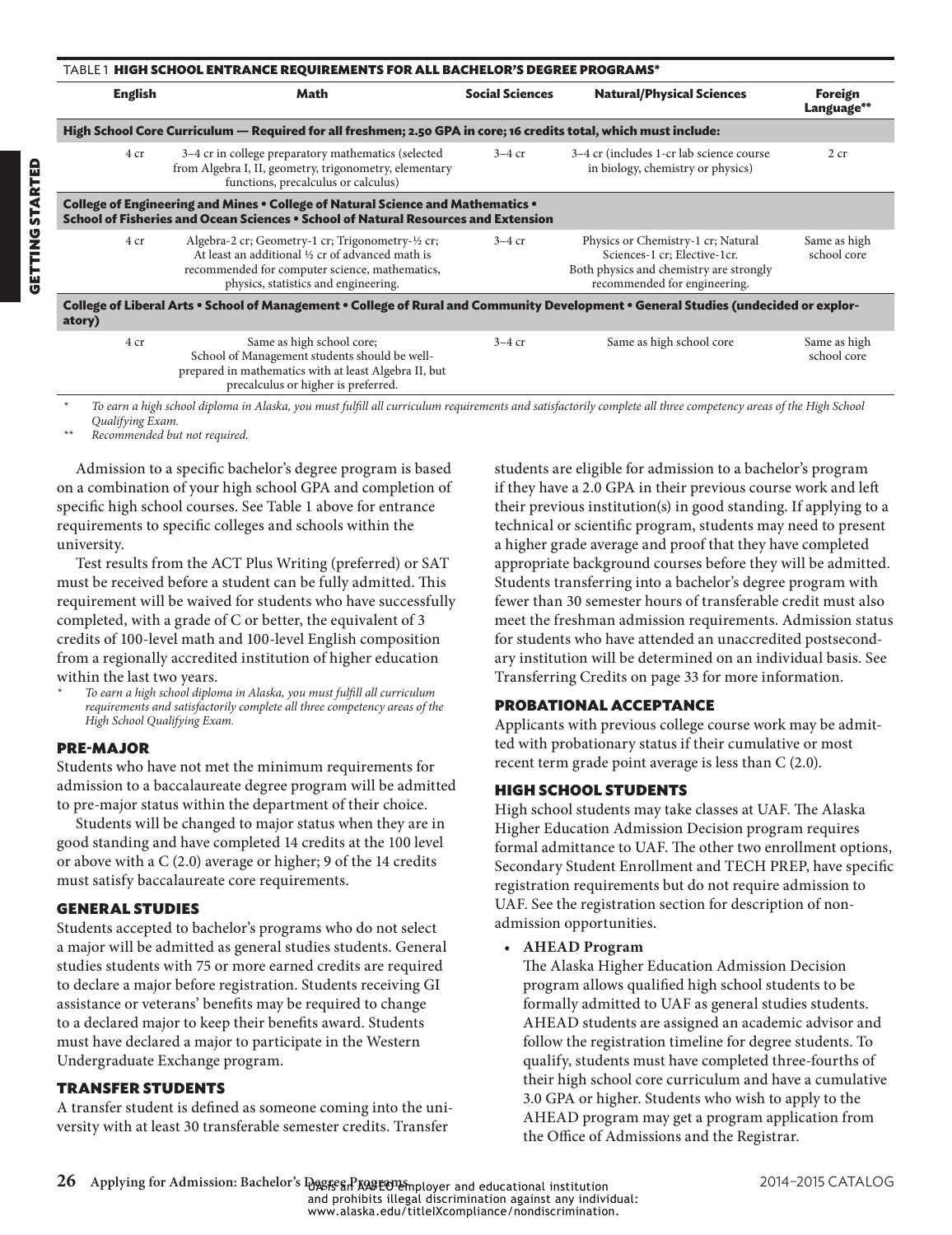### HOME-SCHOOLED STUDENTS

Home-schooled students who have gone through a staterecognized program and have a valid high school diploma may be admitted to a bachelor's program according to UAF admission standards. See [page 25](#page-4-1) for more information.

For home-schooled students who have not gone through a state-recognized program, admission to a bachelor's degree is through an individual review by the registrar and director of admissions (or a designee). Applicants are required to submit scores from either the SAT or ACT Plus Writing prior to an admission review. Additional supporting documentation, such as letters of recommendation, may be requested for review by the registrar and director of admissions. In some cases, files will be shared with department chairs or faculty for further review.

Students who have not met the minimum requirements for admission to a bachelor's degree program will be admitted to pre-major status within the department of their choice. Students will be changed to major status when their admissions file is complete, they are in good standing, and they have completed 14 credits at the 100 level or above with a C (2.0) average or higher, 9 credits of which must satisfy baccalaureate core requirements.

# **After Acceptance**

### CONDITIONAL AND FINAL ACCEPTANCE

Qualified applicants will receive a letter of acceptance once all items are received and evaluated. This letter will list any conditions under which the student is being admitted.

Qualified applicants who are in their last year of high school or who are attending another college will receive conditional acceptance. Acceptance becomes final when the Office of Admissions and the Registrar receives official transcripts showing the student has satisfactorily completed all work in progress and that high school seniors have graduated. Acceptance to UAF is final only when the Office of Admissions and the Registrar has accepted all necessary credentials.

### REQUEST TO POSTPONE

An offer of admission to UAF is valid for the semester for which the applicant applied. Requests to postpone admission until a later semester may be made in writing to the Office of Admissions and the Registrar. Admission may be postponed for up to one calendar year. Students are required to notify the Office of Admissions and the Registrar if they are attending another school outside the University of Alaska statewide system.

### APPLYING FOR A SECOND BACHELOR'S DEGREE

A student who has already earned a bachelor's degree at another institution and wants to complete a second bachelor's degree must apply for admission as an undergraduate transfer student. Upon official acceptance to a UAF undergraduate degree program, a student who earned a bachelor's degree from a regionally accredited institution will be considered to have completed the equivalent of the UAF baccalaureate core.

### READMISSION OF FORMER DEGREE-SEEKING **STUDENTS**

Undergraduate degree students who choose not to enroll for a semester or more may be eligible to re-enroll in their original degree program without reapplying for admission. Students remain eligible to register for classes if:

- they have not been academically disqualified,
- they have not attended a non-UA institution since they were last enrolled at UAF,
- their lapse in enrollment is less than two years, and
- they are continuing with the same degree program as before.

Students should be aware that poor academic performance at other campuses in the UA system may affect academic standing upon their return to UAF. Students who meet all of the above requirements should consult with their academic advisor and register for classes. Students who do not meet all of these requirements should submit an undergraduate application for admission along with the \$50 application fee and transcripts of any non-UA course work taken. Students who are unsure about their status should contact the Office of Admissions and the Registrar.

### • **Fresh Start for Returning Students**

Fresh Start can offer a new beginning for students who performed poorly at UAF when they last attended, and who have taken at least a two year break from classes. Those who withdrew from school or were dismissed for academic reasons may apply for readmission and request that their entire prior academic record be disregarded. Students who qualify for Fresh Start begin their college study anew with no credits attempted or earned, and no quality points reflected in future GPA calculations. Fresh Start can be used only once.

At least two years must have elapsed since the beginning of the last semester the applicant attended UAF. The applicant may be asked to present evidence that the conditions which resulted in poor academic performance have changed enough that there is a reasonable expectation that the student can perform satisfactorily if permitted to resume college study.

All prior course work will remain part of the student's overall academic record and appear on transcripts, but none of the previously earned credits can be used in a new program. These credits will be included only in GPA computations for graduation with honors (see Graduation with Honors, page 131). A student admitted under Fresh Start may be allowed advanced standing or a waiver of requirements just as any other student, but will not be allowed credit by exam for courses lost in Fresh Start.

### • **Readmission of Service Members**

The Higher Education Opportunity Act of 2008 requires that students who left school to serve in the uniformed services be readmitted into the same program with the same standing they had when they left. UAF allows for special readmission of these students. More information is available at www.uaf.edu/admissions/other/military/.

UNIVERSITY OF ALASKA FAIRBANKS UA is an AA/EO employer and educationa APRE ling for Admission: Bachelor's Degree Programs 27<br>and prohibits illegal discrimination against any individual:<br>www.alaska.edu/titlelXcompliance/non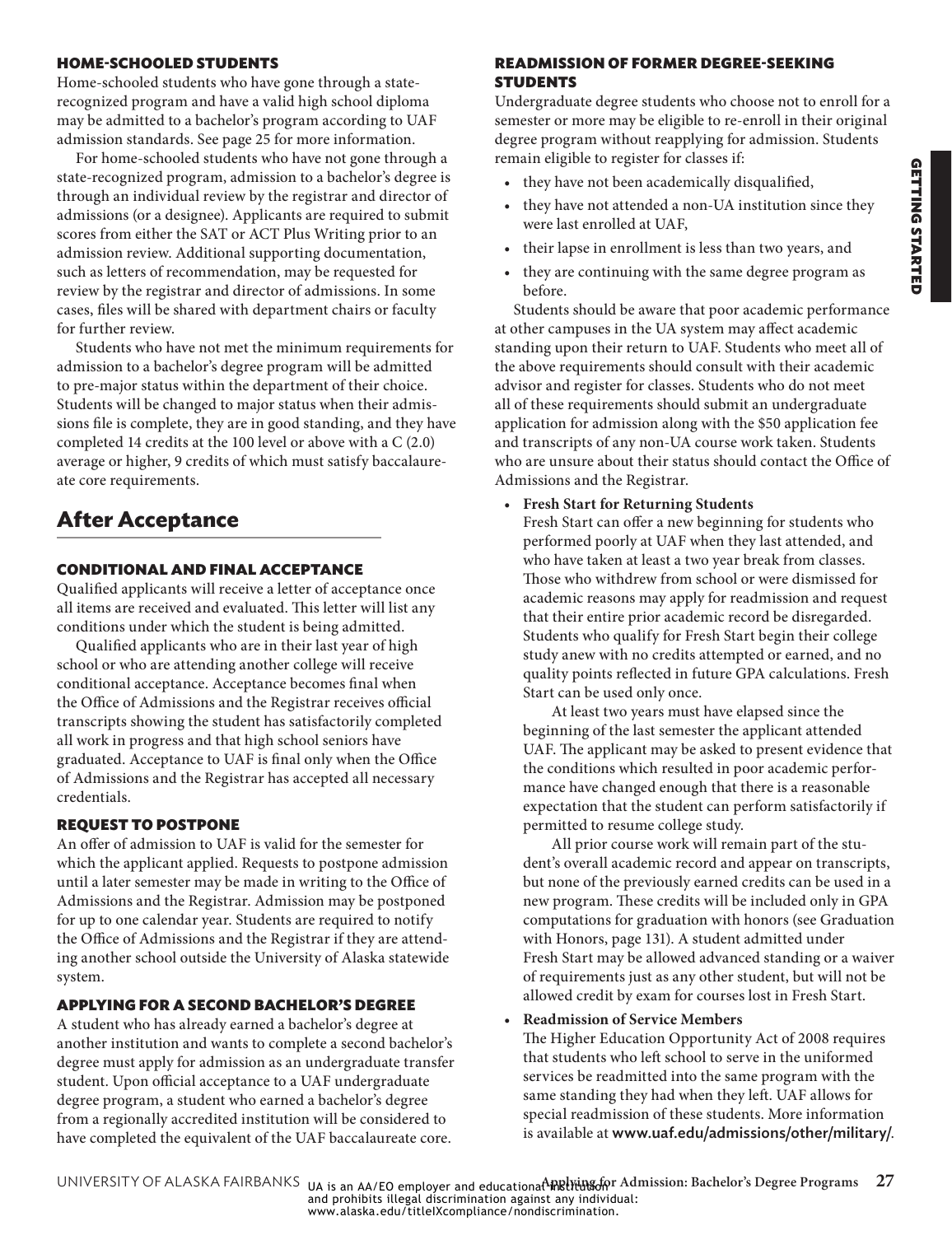## **Where to Get More Information**

**Office of Admissions and the Registrar** University of Alaska Fairbanks First floor, Signers' Hall P.O. Box 757480 Fairbanks, AK 99775-7480 Email: admissions@uaf.edu Online: www.uaf.edu/admissions/ Telephone: 907-474-7500 Toll free: 800-478-1823 Fax: 907-474-7097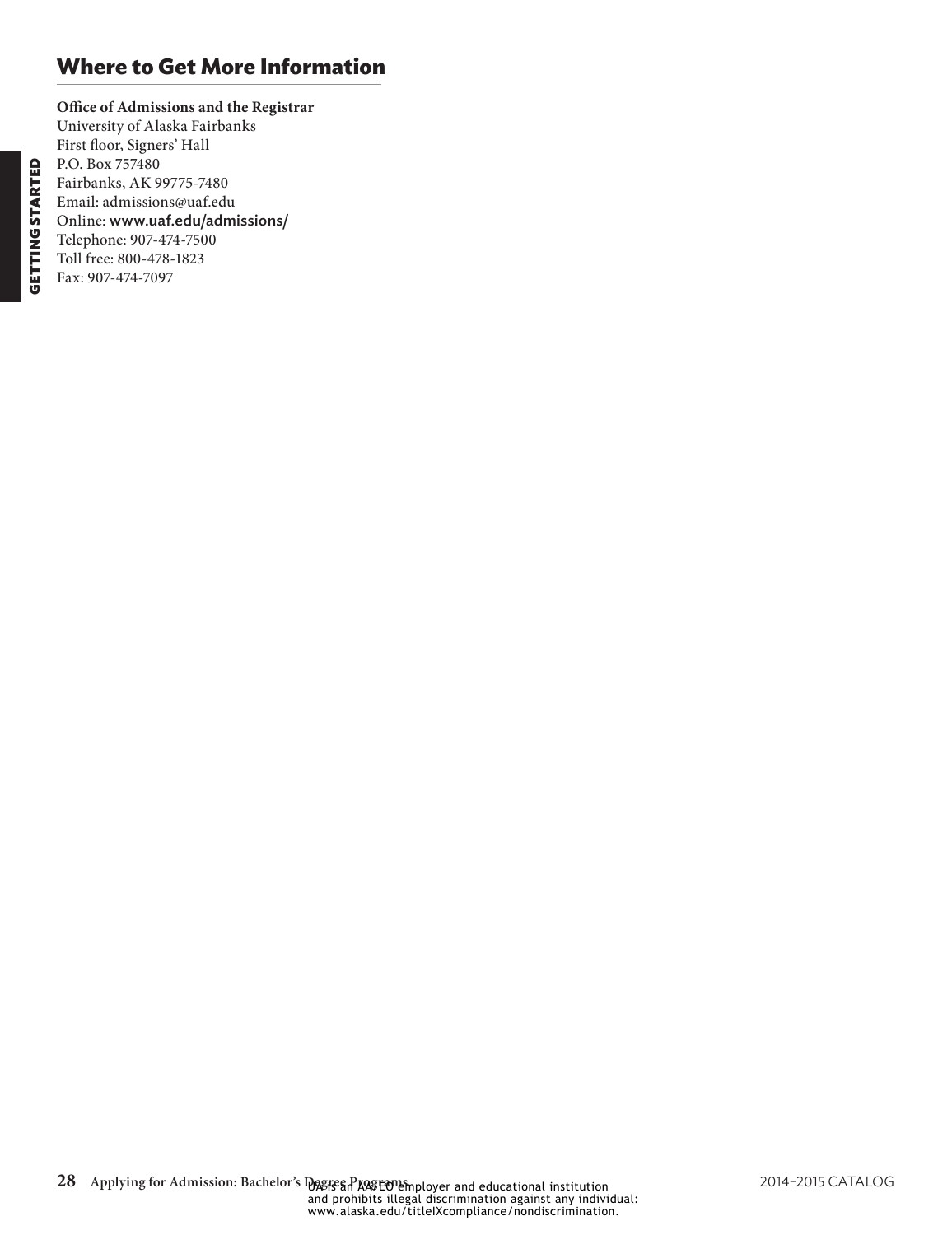# <span id="page-8-0"></span>Applying for Admission: Graduate Degree Programs

# **When to Apply**

Applicants should apply to a graduate degree program at least six to nine months before the beginning of the semester in which they plan to enroll. Most departments require much earlier submission of credentials for graduate study. Contact the prospective department for specific deadlines. The number of students accepted is limited.

At the latest, applications for graduate admission with all supporting documentation must be received by June 1 for the fall semester and Oct. 15 for the spring semester. Earlier deadlines apply for international applicants.

Graduate students are strongly encouraged to apply early. Applications received near deadline will be processed as time permits or may be considered for the following semester.

# **How to Apply**

Apply online at www.uaf.edu/admissions/. Application forms may also be printed from the above website or requested from the Office of Admissions and the Registrar. Before an application can be reviewed, the student must:

- 1. **Submit an application for admission** Applications must be received before the published deadlines, along with a \$60 nonrefundable application fee. The fee should be paid by check, credit card or money order in U.S. funds to the University of Alaska Fairbanks. Please do not send cash.
- 2. **Submit official transcripts**

<span id="page-8-1"></span>The Office of Admissions and the Registrar requires official transcripts of all college-level course work. To be considered official, transcripts must arrive in sealed envelopes from each institution attended.

*Transcripts for International Applicants*

International applicants must submit official transcripts showing that a bachelor's degree has been or will be earned, as well as official transcripts of all college-level course work. Certified English translations of all transcripts must be submitted to the Office of Admissions and the Registrar.

### 3. **Submit official test results**

Results of the Graduate Record Exam are required for most graduate programs. Some programs also require GRE subject exams. Refer to the admission requirements of your prospective degree program to determine which tests are required. Results of the GRE are required for all students whose cumulative undergraduate GPA is below a B (3.0) average regardless of the departmental requirement.

- 4. **Submit resume/curriculum vitae** Include work and research experience, publications, patents, honors, professional and civic memberships, and foreign travel.
- 5. **Submit statement of academic goals** Write a statement indicating why study is desired in a particular program. Include qualifications and educational experience. (For applicants to education programs, a four-to-five-page self-evaluation essay is required.)
- 6. **Submit three letters of recommendation** Send at least three letters of recommendation from people able to vouch for the applicant's academic work, character and ability to undertake graduate study and research.

### ADDITIONAL APPLICATION INFORMATION

• **Master of Fine Arts Applicants** Master of fine arts applicants must submit writing samples when applying for admission to the creative writing program. An art portfolio (usually slides) must be submitted when applying to the program in art.

Contact the Graduate School for specific interdisciplinary

• **Interdisciplinary Applicants** Submit a Proposed Graduate Study Plan (available at www.uaf.edu/inds/) and a comprehensive research proposal. Applicants must also obtain commitment from UAF faculty members to serve as an advisory committee.

- procedures. • **International Students** See [page 31](#page-10-1) for additional information.
- **Students in Western Regional Graduate Programs** Students from Arizona, California, Colorado, Hawaii, Idaho, Montana, Nevada, New Mexico, North Dakota, Oregon, South Dakota, Utah, Washington and Wyoming may be eligible for resident tuition through the Western Regional Graduate Program/Western Interstate Commission for Higher Education. This program is for students pursuing a graduate degree in clinical-community psychology, justice, northern studies or rural development. For more information about this program, contact the Graduate School at 907-474-7464, uaf-grad-school@alaska.edu, or online at www.uaf.edu/gradsch/. Students with questions may also contact the WICHE Student Exchange Program at P.O. Box 9752, Boulder, CO 80301-9752, 303-541-0210, or http://wiche.edu/wrgp/.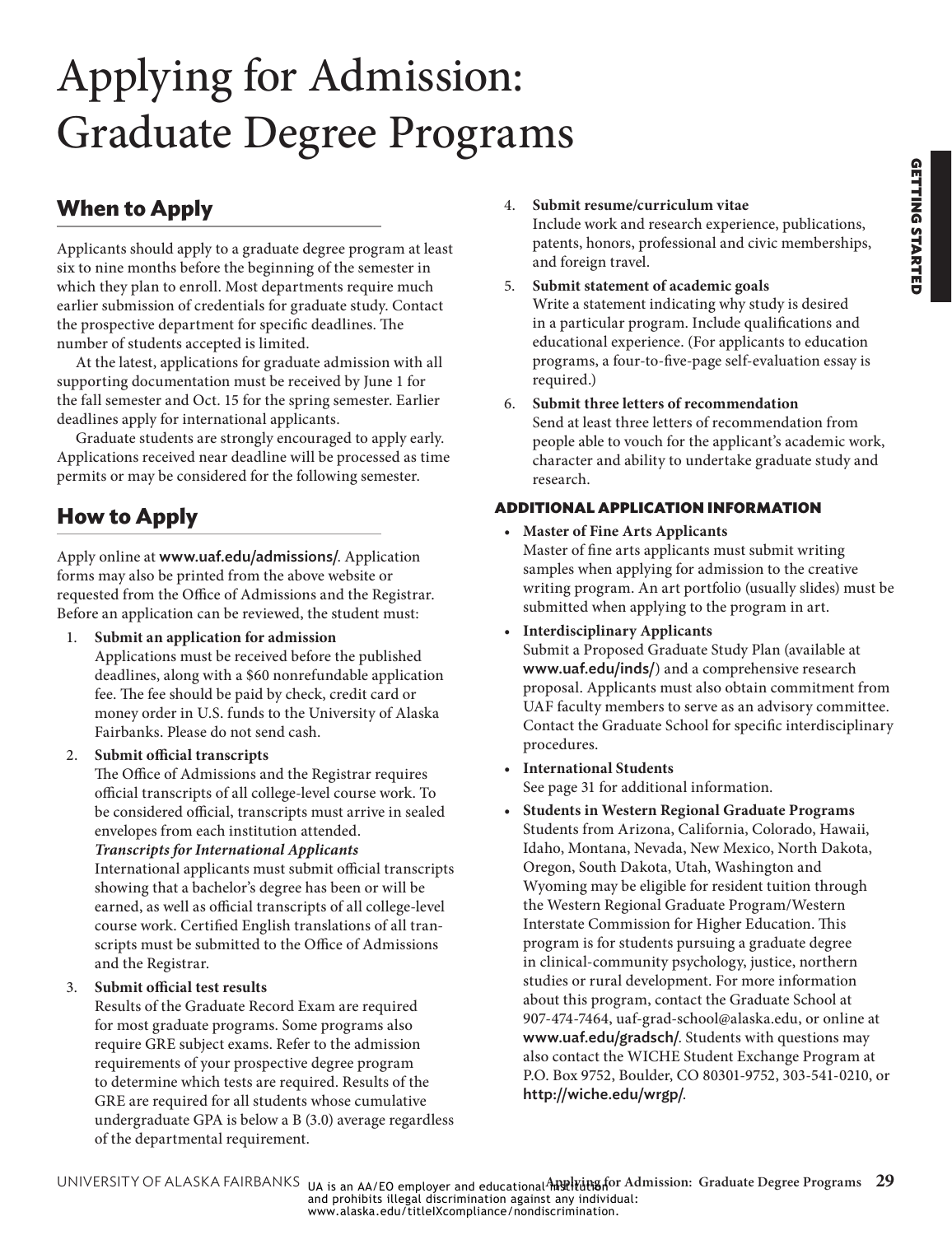### **Admission Requirements**

In general, applicants may be admitted to a graduate program if they have a bachelor's degree from an accredited institution with at least a 3.0 (B) cumulative undergraduate GPA and a 3.0 (B) GPA in their major. Equivalent accomplishments at a foreign university may be substituted. The undergraduate major should provide suitable preparation for continuation of studies in the field of choice. Some programs require the Graduate Record Exam or Graduate Management Admission Test and other special criteria for admission.

For the purposes of admission to graduate study, all grades, including those generated from retaking a course, are included in calculating GPA.

If an applicant meets the minimum requirements for the university, the Office of Admissions and the Registrar sends the complete application to the academic department. Program heads and/or committees in fields of interest will determine the adequacy of the student's preparation and whether or not departmental facilities are sufficient for their aims.

Information on specific degree programs is available from academic departments or by contacting the Graduate School at 907-474-7464, uaf-grad-school@alaska.edu, or www.uaf.edu/gradsch/.

## **After Acceptance**

Qualified applicants can be accepted for admission while enrolled in their last semester at another college. Acceptance is conditional, however, pending receipt of the final transcript indicating satisfactory completion of work in progress and the completion of graduation requirements prior to enrollment at UAF.

Final acceptance to UAF is complete only when the Office of Admissions and the Registrar receives and accepts all credentials.

### REQUEST TO POSTPONE

An offer of admission to UAF is valid for the semester for which the applicant applied. Requests to postpone admission until a later semester may be made in writing to the Office of Admissions and the Registrar. Admission may be postponed for up to one calendar year with the approval of the academic department and the dean of the graduate school. Students are required to notify the Office of Admissions and the Registrar if they are attending another school outside the University of Alaska statewide system.

All graduate student requests to postpone are subject to approval by the department to which the student is applying.

### **Where to Get More Information**

### **Office of Admissions and the Registrar** University of Alaska Fairbanks

First floor, Signers' Hall P.O. Box 757480 Fairbanks, AK 99775-7480 Email: admissions@uaf.edu Online: www.uaf.edu/admissions/ Telephone: 907-474-7500 Toll free: 800-478-1823 Fax: 907-474-7097

### **Graduate School**

University of Alaska Fairbanks 202 Eielson Building PO Box 757560 Fairbanks, AK 99775-7560 Email: uaf-grad-school@alaska.edu Online: www.uaf.edu/gradsch/ Telephone: 907-474-7464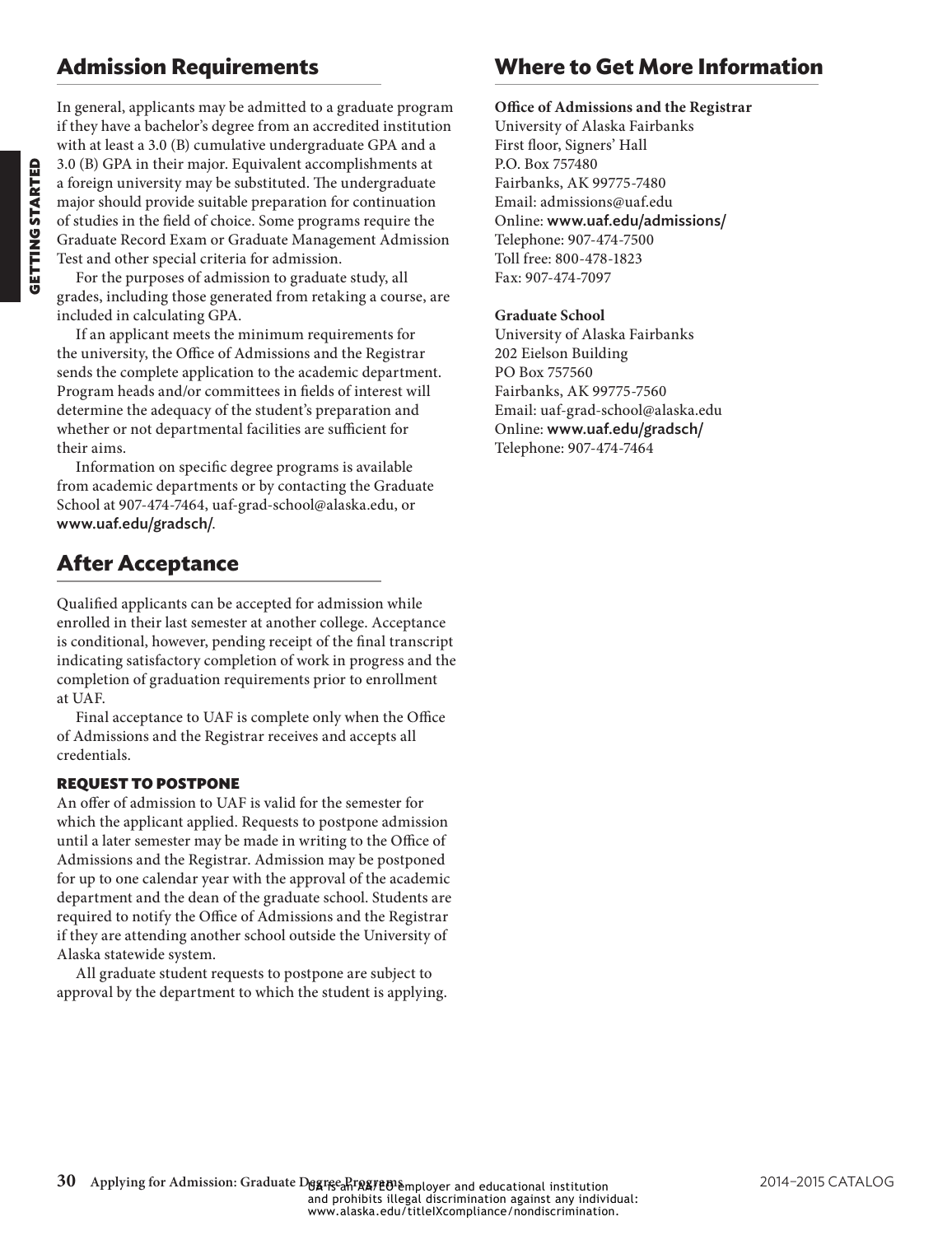# <span id="page-10-1"></span><span id="page-10-0"></span>Applying for Admission: International Students

# **When to Apply**

International students may apply for admission to associate, bachelor's and graduate degrees. Applications for admission from international students must reach the Office of Admissions and the Registrar before March 1 for the fall semester and Sept. 1 for the spring semester.

Processing applications for international students takes several months. International students must complete all UAF application requirements as well as meet requirements for U.S. immigration agencies.

# **Admission Requirements**

More information regarding the process for application to associate, bachelor's or graduate programs can be found in the Getting Started section of this catalog beginning on [page 23.](#page-2-1)

*Note to prospective international students: I-20s Certification of Eligibility for F-1 Status cannot be issued for programs that are offered only through distance delivery. I-20s will not be issued for the AAS degree in professional piloting.*

### **UNDERGRADUATE APPLICANTS**

Apply online at www.uaf.edu/admissions/. Application forms may also be printed from the above website or requested from the Office of Admissions and the Registrar. Before an application can be reviewed, the student must:

- 1. Submit an application for admission.
- 2. Send secondary school and/or university transcripts to an approved credential evaluation agency and request a comprehensive course-by-course credential report. UAF requires that all applicants use one of the providers listed at www.uaf.edu/admissions/apply/ international/ for this service.

Transcripts from Canadian institutions (excluding Quebec) are exempt from this requirement; they may be sent directly from the issuing institution.

3. Send secondary school and/or university transcripts to the Office of Admissions and the Registrar (certified official, translated into English).

The Office of Admissions and the Registrar requires official transcripts of all high school and/or college-level course work be signed and sealed by the registrar of the institution(s) attended. Transcripts must be issued in the original language and include certified English translations. Please see [page 25](#page-4-2) for undergraduate student transcript requirements.

4. Submit test scores from the SAT or ACT Plus Writing.

- 5. Submit official TOEFL or IELTS test scores.
- 6. Send a copy of your passport identification page to the Office of Admissions and the Registrar.
- 7. Complete UAF's financial statement and provide supporting documentation.

International students must sign a financial statement and provide documentation that they have funds available to pay all expenses at UAF, as well as roundtrip transportation between their home and Alaska.

### **GRADUATE APPLICANTS**

Apply online at www.uaf.edu/admissions/. Application forms may also be printed from the above website or requested from the Office of Admissions and the Registrar. Before an application can be reviewed, you must:

- 1. Review your department's requirements and application deadlines.
- 2. Submit an application for admission.
- 3. Send university transcripts to the Office of Admissions and the Registrar (certified official, translated into English). Please see [page 29](#page-8-1) for graduate student transcript requirements.
- 4. Submit official GRE or GMAT test scores if required by your department or you have less than a 3.0 GPA on a 4.0 scale.
- 5. Submit your resume/curriculum vitae.
- 6. Submit your statement of goals.
- 7. Submit three letters of recommendation.
- 8. Submit official TOEFL or IELTS test result.s
- 9. Submit a copy of your passport identification page.
- 10. Complete UAF's financial statement and provide supporting documentation. International students must sign a financial statement and provide documentation that they have funds available to pay all expenses at UAF, as well as round-trip transportation between their home and Alaska.

# **Required Funding Amounts**

The minimum estimated cost for one school year at UAF for an international student is \$31,675 for undergraduate students and \$31,170 for graduate students. This covers university fees, room and board on campus, and a reasonable amount of personal expenses. It does not include transportation to and from Alaska, summer living or winter clothing costs. Add approximately \$4,500 for summer living expenses.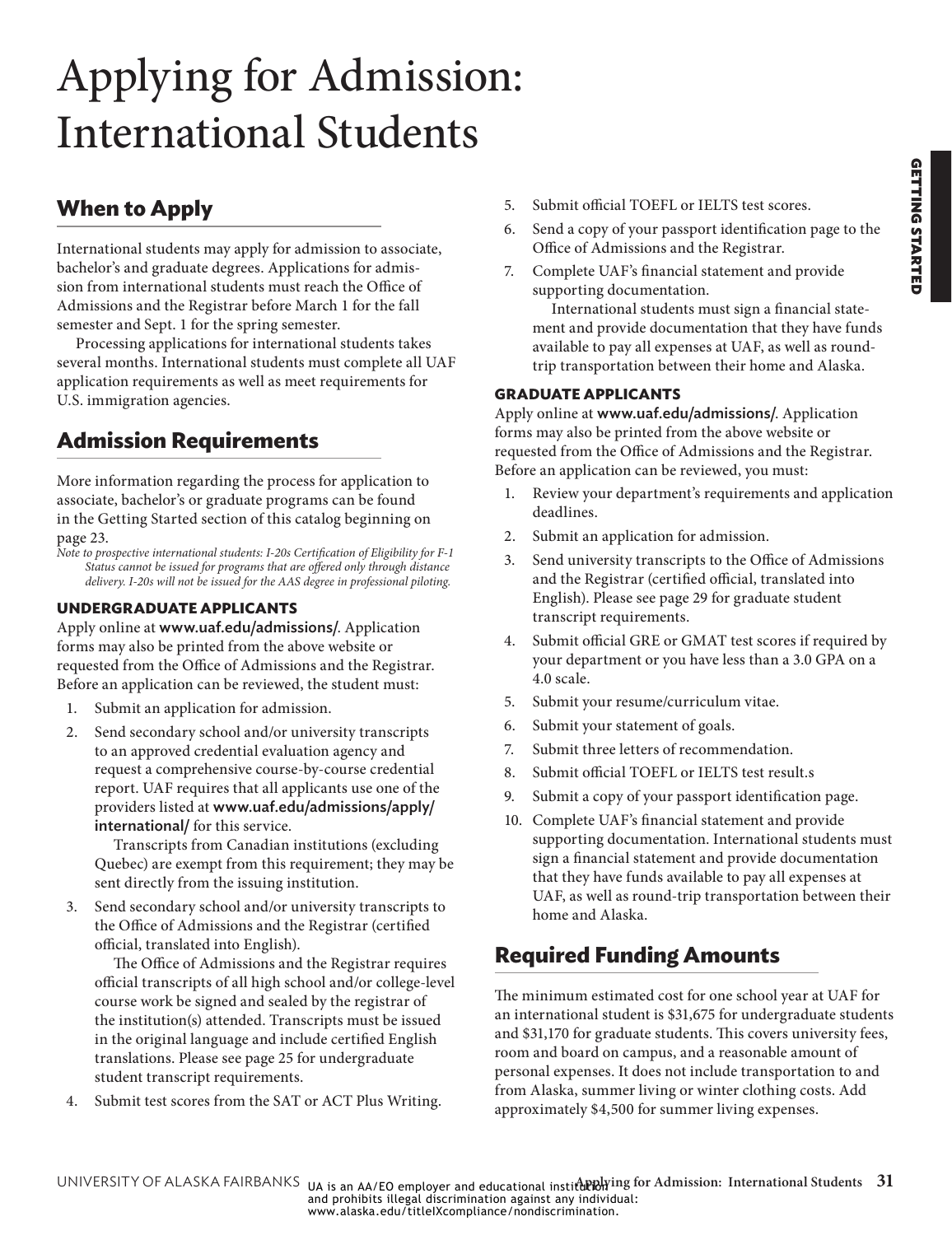Residents of countries which hold approved sister city/ sister province agreements qualify for resident tuition. A complete list of sister cities and provinces is in [Table 2.](#page-11-0) For international students who are residents of a sister city, the estimated cost for one school year at UAF is \$21,020 for an undergraduate and \$23,610 for a graduate student. Because the application for F-1 visas requires international students to affirm that they do not intend to live in the United States permanently, they are not eligible for resident tuition fees.

## **Immigration Requirements**

Once a student has been accepted to UAF, the Office of International Programs and Initiatives will issue a Form I-20, which students must present at a U.S. embassy or consulate in their country of citizenship in order to obtain an F-1 (student) visa. The I-20 form requires the university to certify to U.S. immigration agencies that a student has been accepted for full-time enrollment and has sufficient funds to meet estimated expenses for an academic program.

Anyone who is already in the United States on an F-1 visa must maintain a full-time course load and may not enroll as a part-time student (less than 12 credits per semester for undergraduate students, or less than 9 credits per semester for graduate students).

## **English Proficiency Requirements**

Students on an F-1 visa are required to submit scores from the TOEFL (Test of English as a Foreign Language) or the IELTS (International English Language Testing System) exam unless English is the primary language of their country of origin (e.g., Great Britain, New Zealand, Australia, Canada [except Quebec]). English proficiency may be demonstrated by:

- 1. Passing the TOEFL with a minimum score of 79 (Internet-based exam), or 213 (computer-based exam), or 550 (paper-based exam) or
- 2. Passing the IELTS with a minimum score of 6.5.

A score from the TOEFL or IELTS is required and cannot be waived even though English may be the language of instruction in your educational system. Additionally, some graduate departments may require a higher TOEFL or IELTS score in order to qualify for admission.

Requests for exception to this policy must be submitted in writing to the Office of Admissions and the Registrar. At minimum, students must demonstrate:

- 1. Successful completion (C or higher) of college-level, non-ESL English composition course; or
- 2. Other substantiation acceptable to the Office of Admissions and the Registrar. Other tests may be required to satisfy application requirements for specific undergraduate or graduate degree programs.

For clarification on TOEFL waivers, please contact the Office of Admissions and the Registrar.

<span id="page-11-0"></span>

| <b>TABLE 2 UA SISTER CITIES AND PROVINCES</b> |                                                                                                   |  |  |
|-----------------------------------------------|---------------------------------------------------------------------------------------------------|--|--|
| Country                                       | <b>City or Province</b>                                                                           |  |  |
| Australia                                     | Darwin                                                                                            |  |  |
| Canada                                        | Inuvik, Northwest Territory<br>Whitehorse, Yukon Territory                                        |  |  |
| China                                         | Harbin, Heilongjiang Province                                                                     |  |  |
| <b>Great Britain</b>                          | Whitby, England                                                                                   |  |  |
| India                                         | Pune                                                                                              |  |  |
| Japan                                         | Chitose, Hokkaido Prefecture, Kanayama,<br>Nemuro, Noshiro, Obihiro, Saroma, Teshio               |  |  |
| Korea                                         | Inchon                                                                                            |  |  |
| Mongolia                                      | <b>Erdenet City</b>                                                                               |  |  |
| Norway                                        | Hammerfest, Mo, Tromsø                                                                            |  |  |
| Philippines                                   | Camiling                                                                                          |  |  |
| Russia                                        | Khabarovsk Region, Magadan, Mirnyy, Noglicki,<br>Okha, Providenya, Vladivostok, Yakutsk, Yelisovo |  |  |
| Taiwan                                        | Chiayi Township                                                                                   |  |  |

### **Request to Postpone**

If applicants are unable to attend, they must notify the Office of Admissions and the Registrar and the Office of International Programs and Initiatives. Undergraduate applicants may request a postponement for one calendar year. Graduate admission may be postponed for up to one calendar year with the approval of the academic department and the dean of the graduate school. UAF's financial statement and any outstanding transcripts will need to be resubmitted.

## **Where to Get More Information**

#### **Office of Admissions and the Registrar**

University of Alaska Fairbanks First floor, Signers' Hall P.O. Box 757480 Fairbanks, AK 99775-7480 Email: admissions@uaf.edu Online: www.uaf.edu/admissions/international/ Telephone: 907-474-7500 Toll free: 800-478-1823 Fax: 907-474-7097

**Office of International Programs and Initiatives** University of Alaska Fairbanks P.O. Box 757760 215 Eielson Building Fairbanks, AK 99775-7760 Email: uaf-internationalprograms@alaska.edu Online: www.uaf.edu/oip/ Telephone: 907-474-5327 Fax: 907-474-5979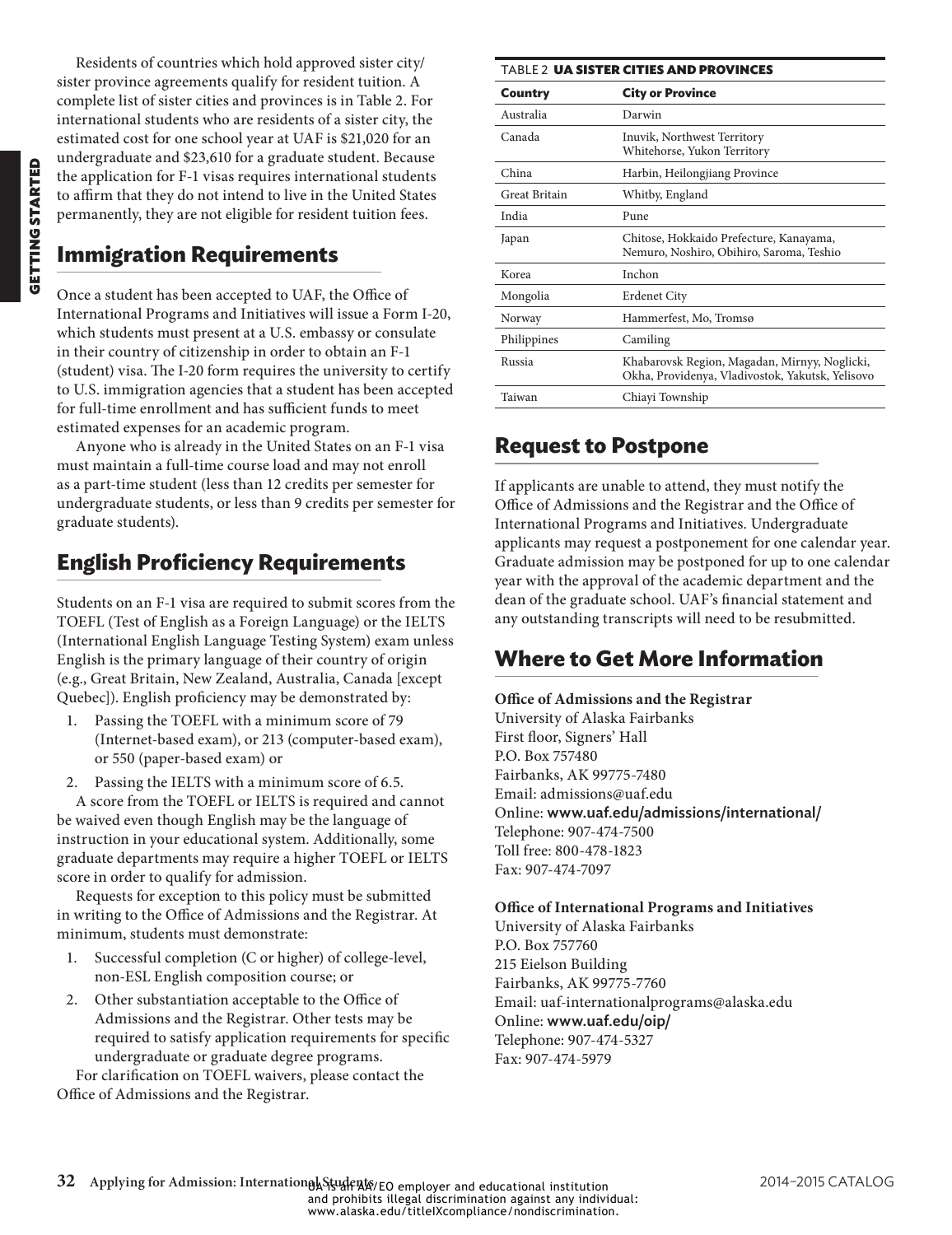# <span id="page-12-0"></span>Transferring Credits

## <span id="page-12-1"></span>**Transferring Credits**

Credit accepted at UAF that has been earned from other regionally accredited institutions, through military educational experiences, or credit accepted by special approval is considered transfer credit. Where possible, transfer credit is equated with UAF courses. See [Table 3](#page-13-0) for a list of substitutions within the University of Alaska system and [Table 4](#page-14-0) for substitutions from non-UA institutions.

UAF is a member of the Servicemembers Opportunity Colleges network. For additional information about the SOC program, see www.uaf.edu/veterans/soc/ or contact the Office of Admissions and the Registrar.

UAF's transfer credit resource website at http://uaonline.alaska.edu shows most courses previously evaluated by UAF and is an unofficial reference for undergraduate students who are considering transferring to UAF. An official evaluation of transfer credits will be provided after formal application and admission to a degree program at UAF.

The following regulations apply to transfer of credit:

- 1. Students are eligible for transfer of credit if they have been admitted to an undergraduate degree or certificate program.
- 2. The applicability of transfer credit to a student's major and/or minor requirements is subject to approval by the major and/or minor department. Transfer students must fulfill the UAF graduation and residency requirements, including those specific to their programs.
- 3. Undergraduate credits earned at the 100 level or above with a C- grade or higher at institutions accredited by one of the six regional accrediting agencies will be considered for transfer. Transfer credit is not granted for courses with doctrinal religious content or for graduate courses (for undergraduate programs).
- 4. Transfer credit is awarded for courses in which the student received grades of C- or better. Instructor permission may be required for purposes of registration if the transfer credit courses have not satisfied the prerequisite requirements.
- 5. Any student who has completed a bachelor's degree from a regionally accredited institution will be considered to have completed the equivalent of the baccalaureate core, the associate of arts core and the associate of science core when officially accepted to a bachelor's, associate of arts or associate of science program at UAF. These students will also be considered to have completed the equivalent of the communication, computation and human relations requirements for the associate of applied science and the certificate.
- 6. Any student who has completed an associate of arts or an associate of science degree from a regionally accredited institution will be considered as having satisfied the 100- and 200-level UAF general education (core) requirements.
- 7. Any transfer student who has completed the baccalaureate general education requirements at any regionally accredited four-year institution is considered to have completed the baccalaureate core requirements (excluding oral intensive and writing intensive) at UAF. The student is responsible for providing an official statement and documentation certifying GER completion at the previous institution.
- 8. Transfer credit is not included in computation of the UAF GPA except to determine eligibility for graduation with honors.
- 9. Class standing (e.g., freshman, sophomore) is based on the number of college credits accepted in transfer by UAF, combined with any courses completed in residence at UAF.
- 10. Credits may be awarded for formal service schooling and military occupational specialties (MOS) based on recommendations in the "Guide to the Evaluation of Educational Experience in the Armed Services," published by the American Council on Education. Credit completed through the Community College of the Air Force or Department of Defense courses is included in the category of military experience.
- 11. A student will be awarded credit for currently valid government and professional certifications that have been reviewed and approved for designated course equivalencies at UAF. A list of these programs is available in the Office of Admissions and the Registrar.
- 12. Credit may also be awarded for satisfactory completion of training programs, based on recommendations of the American Council on Education and the National Program on non-Collegiate Sponsored Instruction. The award of credit is subject to review and approval of appropriate UAF faculty.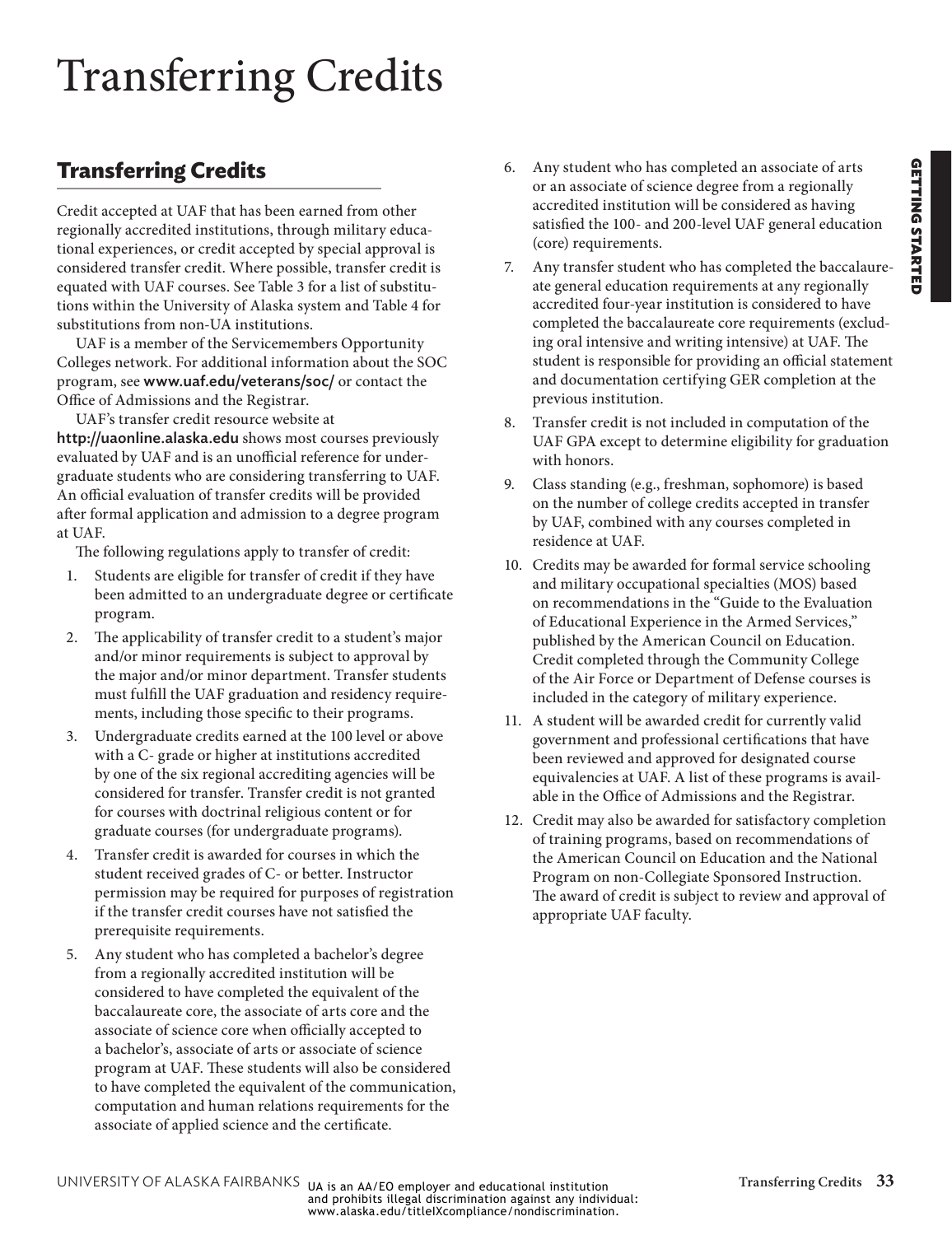#### <span id="page-13-0"></span>Table 3 UA SYSTEM 2014–2015 TABLE OF SUBSTITUTIONS

Use this course substitution table to determine how individual courses that meet UAA or UAS general education requirements may substitute for individual UAF baccalaureate core courses. This table applies only to courses taken within the University of Alaska system. Students transferring courses from outside the UA system should consult [Table 4](#page-14-0) — Table of Substitutions: Non-UA Institutions or visit www.uaf.edu/admissions/apply/transfer/.

| <b>Baccalaureate core requirements</b><br>(number of credits needed)                                                                                                                                                                                                                      | To meet these UAF core course<br>requirements                                                                                                                                                                                                                                            | Use any of these UAA general<br>Use any of these UAS general<br>education courses<br>education courses                                                                                                                                                                                                                                                                                                                                                                      |                                                                                                                                                                                                                                       |  |  |  |
|-------------------------------------------------------------------------------------------------------------------------------------------------------------------------------------------------------------------------------------------------------------------------------------------|------------------------------------------------------------------------------------------------------------------------------------------------------------------------------------------------------------------------------------------------------------------------------------------|-----------------------------------------------------------------------------------------------------------------------------------------------------------------------------------------------------------------------------------------------------------------------------------------------------------------------------------------------------------------------------------------------------------------------------------------------------------------------------|---------------------------------------------------------------------------------------------------------------------------------------------------------------------------------------------------------------------------------------|--|--|--|
| <b>COMMUNICATION (9 CR)</b>                                                                                                                                                                                                                                                               |                                                                                                                                                                                                                                                                                          |                                                                                                                                                                                                                                                                                                                                                                                                                                                                             |                                                                                                                                                                                                                                       |  |  |  |
| Written Communication (3 cr)                                                                                                                                                                                                                                                              | <b>ENGL F111X</b>                                                                                                                                                                                                                                                                        | <b>ENGL 111</b>                                                                                                                                                                                                                                                                                                                                                                                                                                                             | <b>ENGL 111</b>                                                                                                                                                                                                                       |  |  |  |
| Written Communication (3 cr)                                                                                                                                                                                                                                                              | ENGL F211X or F213X                                                                                                                                                                                                                                                                      | ENGL 211, 212, 213, 214, 311, 312<br>or 414                                                                                                                                                                                                                                                                                                                                                                                                                                 | <b>ENGL 211, 212</b>                                                                                                                                                                                                                  |  |  |  |
| Oral Communication (3 cr)                                                                                                                                                                                                                                                                 | <b>COMM F121X, F131X or F141X</b>                                                                                                                                                                                                                                                        | <b>COMM</b> 111, 235, 237 or 241                                                                                                                                                                                                                                                                                                                                                                                                                                            | COMM 111, 235, 237, 241                                                                                                                                                                                                               |  |  |  |
|                                                                                                                                                                                                                                                                                           |                                                                                                                                                                                                                                                                                          | PERSPECTIVES ON THE HUMAN CONDITION (18 CR)*                                                                                                                                                                                                                                                                                                                                                                                                                                |                                                                                                                                                                                                                                       |  |  |  |
| History (3 cr)<br>Political Economy (3 cr)<br>Social Culture (3 cr)                                                                                                                                                                                                                       | HIST F100X<br><b>ECON/PS F100X</b><br><b>ANTH/SOC F100X</b>                                                                                                                                                                                                                              | ANTH 101, 200, 202, 250; BA 151;<br>CEL 292; ECON 123, 201, 202, 210;<br>EDEC 105; ENVI 212; GEOG 101;<br>HNRS 292; HS 220; HUMS 106; INTL<br>101; JPC 101; JUST 110, 251, 330, 375;<br>LEGL 101; LSSS 111; PS 101, 102, 311,<br>351; PSY 111, 150, 200; SOC 101, 110,<br>201, 202, 251, 342, 351; SWK 106, 243;<br><b>URS</b> 121; WS 200                                                                                                                                  | ANTH 101, 202, 211<br>ECON 100, 201, 202<br>GEOG 101; GOVT 101, 102, 230, 251;<br>HIST 105, 106, 131, 132; PSY 101,<br>250; SOC 101, 201                                                                                              |  |  |  |
| Literature (3 cr)                                                                                                                                                                                                                                                                         | <b>ENGL/FL F200X</b>                                                                                                                                                                                                                                                                     | ART 261, 262, 360A, 360B; ENGL 121,<br>201, 202, 301, 302, 305, 306, 307, 310,<br>383, 445; HIST 101, 102, 121, 122,<br>131, 132, 341; HNRS 192; HUM 211,<br>212; (languages: AKNS 101A, 101B,<br>101C, 101E, 102A, 102B, 102C, 102E,<br>201; ASL 101, 102, 201, 202; CHIN<br>101, 102, 201, 202; FREN, GER, JPN,<br>RUSS, SPAN 101, 102, 201, 202, 301,<br>302); LING 101; MUS 221, 222; PHIL<br>101, 201, 211, 212, 313, 314; PS 331,<br>332, 333; THR 311, 312, 411, 412 | ENGL 215, 223, 224, 225, 226, 261;<br>HIST 105, 106, 131, 132; HUM 120;<br><b>JOUR</b> 101; (languages: AKL 105, 106,<br>107, 108; ASL, FREN, RUSS, SPAN<br>101, 102 or other approved world<br>languages); PHIL 101, 201, 301        |  |  |  |
| Aesthetics (3 cr)                                                                                                                                                                                                                                                                         | ART/MUS/THR F200X, or<br>HUM F201X, or ANS F202X                                                                                                                                                                                                                                         | AKNS 215, 216; ART 160, 261, 262,<br>360A, 360B; DNCE 170; MUS 121,<br>124, 215, 216, 221, 222; THR 111, 311,<br>312, 411, 412                                                                                                                                                                                                                                                                                                                                              | ART 160, 261, 262; MUS 123; THR<br>111, 211, 212                                                                                                                                                                                      |  |  |  |
| Ethics $(3 cr)$                                                                                                                                                                                                                                                                           | BA F323X, or COMM F300X, or JUST<br>F300X, or NRM F303X, or<br>PHIL F322X, or PS F300X                                                                                                                                                                                                   | PHIL 301, 302, 303, 304, 305                                                                                                                                                                                                                                                                                                                                                                                                                                                | <b>PHIL 301</b>                                                                                                                                                                                                                       |  |  |  |
| <b>FOREIGN LANGUAGE OPTION</b>                                                                                                                                                                                                                                                            |                                                                                                                                                                                                                                                                                          |                                                                                                                                                                                                                                                                                                                                                                                                                                                                             |                                                                                                                                                                                                                                       |  |  |  |
| *OR complete 12 credits from the Perspectives on the Human Condition options above, plus two semester-length courses in a single Alaska Native language or<br>other non-English language, or three semester-length courses (9 credits) in American Sign Language at the university level. |                                                                                                                                                                                                                                                                                          |                                                                                                                                                                                                                                                                                                                                                                                                                                                                             |                                                                                                                                                                                                                                       |  |  |  |
|                                                                                                                                                                                                                                                                                           | <b>MATHEMATICS (3 CR)</b>                                                                                                                                                                                                                                                                |                                                                                                                                                                                                                                                                                                                                                                                                                                                                             |                                                                                                                                                                                                                                       |  |  |  |
|                                                                                                                                                                                                                                                                                           | MATH 103X, F107X, F161X, F200X*,<br>F201X*, F202X*, F262X*, or F272X*;<br><b>STAT F200X</b><br>* or any math course having one of<br>these as a prerequisite                                                                                                                             | MATH 107, 108, 109, 172, 200, 201,<br>272; STAT 252, 253, 307                                                                                                                                                                                                                                                                                                                                                                                                               | MATH 106, 107 (or higher-level<br>mathematics course for bachelor's de-<br>gree); STAT 107, 273 (or higher-level<br>statistics course for bachelor's degree)                                                                          |  |  |  |
| <b>NATURAL SCIENCES (8 CR)</b>                                                                                                                                                                                                                                                            |                                                                                                                                                                                                                                                                                          |                                                                                                                                                                                                                                                                                                                                                                                                                                                                             |                                                                                                                                                                                                                                       |  |  |  |
| Complete any two 4-cr natural science<br>courses with lab sections                                                                                                                                                                                                                        | ATM F101X;<br>BIOL F100X, F101X, F103X, F104X,<br>F115X, F116X, F120X, F213X, F214X;<br>CHEM F100X, F103X, F104X, F105X,<br>F106X;<br>GEOG F111X;<br>GEOS F100X, F101X, F106X, F112X,<br>F120X, F125X;<br>$MSL$ F111X;<br>PHYS F102X, F103X, F104X, F115X,<br>F175X, F211X, F212X, F213X | ASTR 103 & 103L, 104 & 104L;<br>BIOL 102 & 103, 111, 112, 115, 116,<br>178 & 179;<br>CHEM 103 & 103L, 104 & 104L, 105<br>& 105L, 106 & 106L;<br><b>ENVI</b> F211 & 211L;<br>GEOL 111 & 111L, 115 & 115L, 178 &<br>179, 221;<br>LSIS 102, 201, 202;<br>PHYS 123 & 123L, 124 & 124L, 211 &<br>211L, 212 & 212L<br>(each must include at least 1 credit of<br>lab to meet UAF core requirement)                                                                                | BIOL 103, 104, 105, 106, 111, 112;<br>CHEM 103, 105, 106;<br><b>ENVS</b> 102;<br><b>GEOG 102;</b><br><b>GEOL 104;</b><br>PHYS 102, 103, 104, 211, 212<br>(each must include at least 1 credit of<br>lab to meet UAF core requirement) |  |  |  |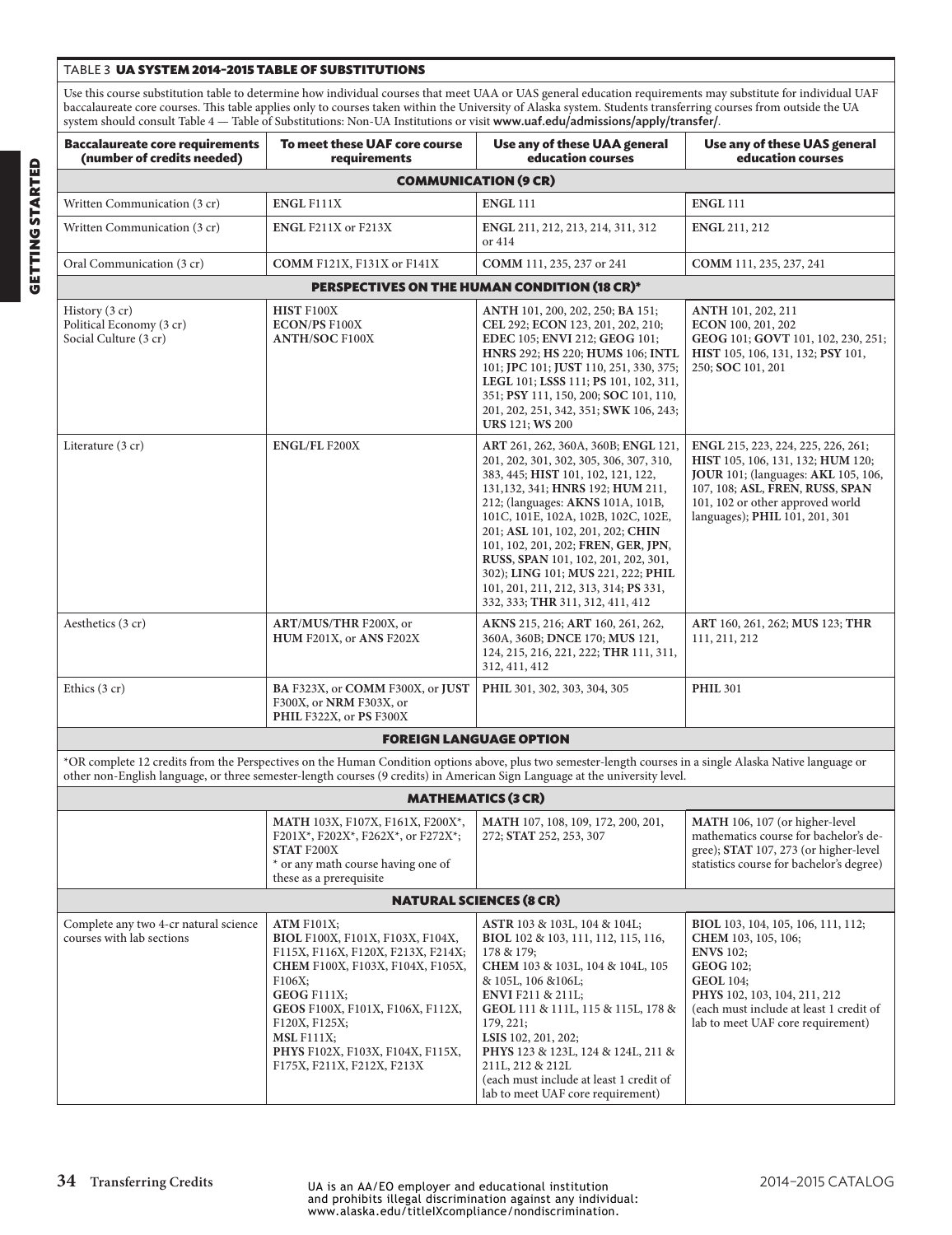### TRANSFERRING CREDITS WITHIN THE UA SYSTEM

In general, undergraduate credits earned at the 100 level or above at a University of Alaska institution will transfer to UAF. In addition, in order to serve students who transfer among the three institutions that make up the University of Alaska system, UAF, UAA and UAS have identified fully transferable general education requirements for baccalaureate degrees.

Credit for course work successfully completed at one UA institution which applies to general education requirements will fulfill the same categories at all other UA institutions. This applies even if there is no directly matching course work at the institution to which the student transfers.

Transfer students from UAA or UAS who have completed all general education requirements in the baccalaureate program before transferring to UAF will have completed all requirements for the UAF baccalaureate core. Courses taken to complete the general education requirements at UAA or UAS will meet UAF baccalaureate core requirements according to the current UA table of substitutions (see [Table](#page-13-0)  [3](#page-13-0)). Students should notify the UAF Office of Admissions and

the Registrar if they completed the general education requirements at UAA or UAS prior to enrollment in a major program of study at UAF.

Completion of the 38-credit requirements of the UAF baccalaureate core (excluding the writing and oral intensive upper-division requirements) meets the general education requirements at UAA and UAS.

For more information about transfer credit visit www.uaf.edu/admissions/apply/transfer/.

# **Alternate Ways to Earn Credit**

### TESTING SERVICES

As a national test center, UAF Testing Services administers paper-and-pencil and computer-based exams. The office advises UAF students, prospective students and the community on national testing matters for college admissions and placement and for career and professional certification. Testing Services also coordinates credit by examination for local tests and for the College-Level Examination Program (CLEP). The

#### <span id="page-14-0"></span>Table 4 TABLE OF SUBSTITUTIONS: NON-UA INSTITUTIONS

This table describes courses accepted by transfer to UAF from institutions outside the University of Alaska system and that may substitute for UAF's core curriculum. Students transferring from either UAA or UAS should consult [Table 3](#page-13-0) – UA System 2014–2015 Table of Substitutions, or visit [www.uaf.edu/admissions/apply/transfer/](www.uaf.edu/admissions/undergrad/transfer/)

| <b>Core Curriculum Courses</b>                                                                                                                                                           | <b>Transfer Courses</b>                                                                                                                                                                                                                                                                                                                                                                                                                                                  |
|------------------------------------------------------------------------------------------------------------------------------------------------------------------------------------------|--------------------------------------------------------------------------------------------------------------------------------------------------------------------------------------------------------------------------------------------------------------------------------------------------------------------------------------------------------------------------------------------------------------------------------------------------------------------------|
| MATH F103X-Concepts and Contemporary Applications of Mathematics,<br>MATH F107X-Functions for Calculus or<br>MATH F161X-Algebra for Business and Economics                               | a 100-level or above mathematics course having a prerequisite of at least two<br>years of high school algebra                                                                                                                                                                                                                                                                                                                                                            |
| MATH F200X, F201X, F202X, F262X, F272X, STAT F200X                                                                                                                                       | a calculus or statistics course at the 100 level or above                                                                                                                                                                                                                                                                                                                                                                                                                |
| ENGL F111X-Intro to Academic Writing                                                                                                                                                     | the required first-semester composition course at the 100 level (must be basic<br>freshman composition and not developmental)                                                                                                                                                                                                                                                                                                                                            |
| ENGL F211X-Academic Writing About Literature or<br>ENGL F213X- Academic Writing About Soc and Nat Sciences                                                                               | the second half of the introductory composition series at the 100-level or above                                                                                                                                                                                                                                                                                                                                                                                         |
| COMM F121X-Introduction to Interpersonal Communication<br>COMM F131X-Fundamentals of Oral Communication Group Context or<br>COMM F141X-Fundamentals of Oral Communication Public Context | a 100-level or above performance course in fundamentals of speech communi-<br>cation, public speaking or small group communication                                                                                                                                                                                                                                                                                                                                       |
| Natural Sciences-8 credits                                                                                                                                                               | courses in basic natural sciences (biology, chemistry, earth sciences, physics)<br>with labs, at the 100 level or above. Nonlab courses are transferable only as a<br>second natural science course. To fulfill core requirements, a transfer student<br>must complete two lab courses or two labs. Transfer of credit for courses in a<br>natural science other than those listed requires approval of the dean of the Col-<br>lege of Natural Science and Mathematics. |
| <b>Perspectives on the Human Condition</b>                                                                                                                                               |                                                                                                                                                                                                                                                                                                                                                                                                                                                                          |
| HIST F100X-Modern World History                                                                                                                                                          | introductory courses in different social sciences                                                                                                                                                                                                                                                                                                                                                                                                                        |
| ECON/PS F100X-Political Economy                                                                                                                                                          |                                                                                                                                                                                                                                                                                                                                                                                                                                                                          |
| ANTH/SOC F100X-Individual, Society and Culture                                                                                                                                           |                                                                                                                                                                                                                                                                                                                                                                                                                                                                          |
| ENGL/FL F200X-World Literatures                                                                                                                                                          | an introductory course in the humanities                                                                                                                                                                                                                                                                                                                                                                                                                                 |
| ART/MUS/THR F200X, HUM F201X, ANS F202X-Aesthetic Appreciation                                                                                                                           | an introductory course in the arts which does not stress skills acquisition                                                                                                                                                                                                                                                                                                                                                                                              |
| BA F323X, COMM F300X, JUST F300X, NRM F303X, PHIL F322X,<br>PS F300X-Ethics (Values and Choices)                                                                                         | an upper-division course in ethics, or, with approval of the Philosophy Depart-<br>ment, a lower-division course in ethics                                                                                                                                                                                                                                                                                                                                               |
| <b>Other</b>                                                                                                                                                                             |                                                                                                                                                                                                                                                                                                                                                                                                                                                                          |
| Library and Information Research (0-1 credit)                                                                                                                                            | a 100-level library skills course                                                                                                                                                                                                                                                                                                                                                                                                                                        |
| Foreign Language (may be substituted for 6 credits of Perspectives on the Hu-<br>man Condition)                                                                                          | two semester-length courses in a single Alaska Native language or other non-<br>English language, or three semester-length courses (9 credits) in American Sign<br>Language at the university level                                                                                                                                                                                                                                                                      |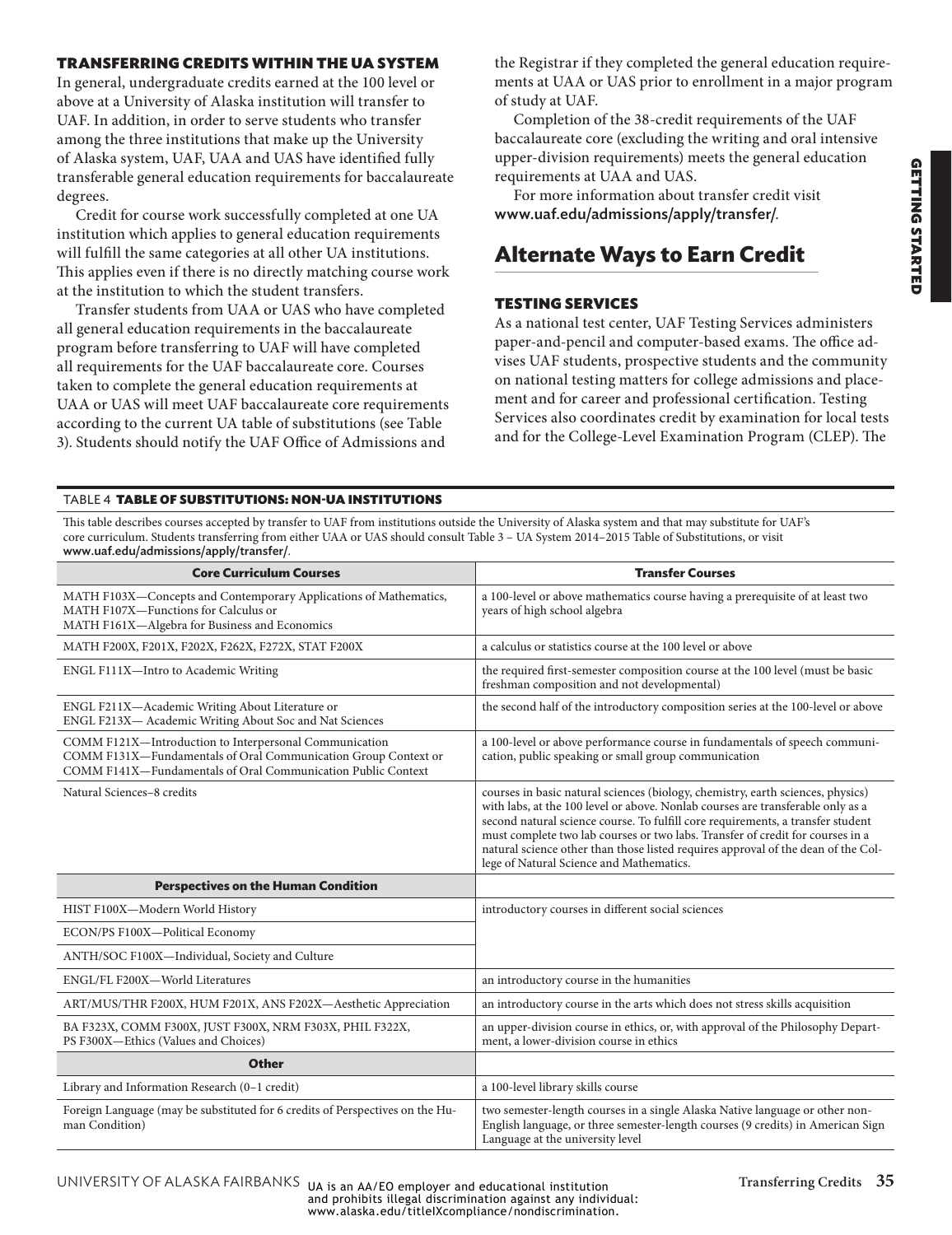office also does private proctoring. For more information and registration materials, contact Testing Services, 211 Gruening Building, 907-474-5278, uaf-testing-dept@alaska.edu or www.uaf.edu/testing/.

### CREDIT FOR NATIONAL EXAMS

There are several ways to earn college credit by receiving a passing score on a national exam. For any of the following exam options, grades are not computed in the UAF GPA. Credit received for exams is not considered UAF residence credit and is not considered to be part of the semester course load for classification as a full-time student. Credit is awarded to current or previously enrolled degree students at UAF. The credit for national exam options are briefly outlined here.

• **College-Level Examination Program**

CLEP is a national testing program that awards college credit for some introductory courses. The exams cost \$105 each (costs subject to change) and are administered daily.

See [Table 5](#page-16-0) for a list of CLEP general and subject exams accepted at UAF. To register for a CLEP exam or for more information, contact UAF Testing Services at 907-474-5278 or uaf-testing-dept@alaska.edu. The following criteria apply to CLEP exams:

- 1. Students can earn up to 6 semester credits upon successful completion of a General CLEP exam in the discipline of college mathematics, humanities, natural sciences or social sciences/history. Students who have already earned some credits in the discipline, from any source, will be awarded the difference in credits upon successful completion of the exam. (General CLEP exams are listed in bold font in [Table 5.](#page-16-0))
- 2. Students may not duplicate a course for which credit has already been earned or in which the student is currently enrolled.
- 3. Students must wait at least one year after the end of an audited course before taking the CLEP Subject exam for that course.
- 4. The minimum passing score for approved CLEP exams is 50, with the exception of the following foreign languages scores: **French** semester I and II minimum 50, semesters III and IV minimum 59; **German** semester I minimum 39, semester II minimum 50, semester III minimum 55, semester IV minimum 60; **Spanish** semester I minimum 39, semester II minimum 50, semester III minimum 57, semester IV minimum 63.

• **College Board Advanced Placement Exams** UAF grants advanced credit, with waiver of fees, for exam results of three or higher on the College Board (CEEB) Advanced Placement Tests (see [Table 6\)](#page-16-1). These exams are normally taken during the junior or senior year in high school.

To receive CEEB advanced placement credit, ask that an official report of the exam results be sent to the Office of Admissions and the Registrar from the College Board. Credits may be earned for more than one advanced placement exam.

### • **Credit for Language Testing**

UAF accepts successful test results from Brigham Young University or other national testing programs (subject to approval from the Department of Foreign Languages and Literatures) in languages for which no CLEP test is available, for a maximum of 12 credits. The first 10 credits may be applied to the core curriculum language requirement, and any additional credits will be awarded general humanities credit. Results must be submitted directly to the Office of Admissions and the Registrar by the testing agency. For more information on foreign language testing opportunities, call UAF Testing Services at 907-474-5278 or [uaf-testing-dept@alaska.edu.](mailto:uaf-testing-dept%40alaska.edu?subject=)

Students who are speakers of non-English languages transferring from foreign partner universities to UAF are exempted from taking a foreign language test to demonstrate fluency in that language. Complete the language exemption/core credit waiver form and file it with the Office of Admissions and the Registrar. Upon approval, 6 credits of core Perspectives on the Human Condition coursework will be waived. This applies only to students participating in formalized articulation agreements established between UAF and partner institutions.

• **DANTES-DSST (Standardized Subject Tests)** DSST is a national testing program that offers exams in traditional academic, vocational/technical and business subject areas. Credit is awarded for successfully completing DSST tests as recommended by the American Council on Education. Acceptance of the DSST exam for a specific catalog course or as a major/minor requirement is subject to department approval. DSST exams cost \$105 each (costs subject to change). To register for a DSST exam, contact UAF Testing Services at 907-474-5278, or email uaf-testing-dept@alaska.edu about the availability of DSST testing.

### • **International Baccalaureate**

The International Baccalaureate Diploma Program is a two-year curriculum for students ages 16 to 19 and is similar to the final year of secondary school in Europe. UAF grants advanced credit, with a waiver of fees, for IB higher-level and some standard-level exams on which students have earned a score of 4 or better, or a score of 5 or better for mathematics (see [Table 7](#page-17-0)). To receive IB credit, students should submit an official copy of their IB exam results to the Office of Admissions and the Registrar.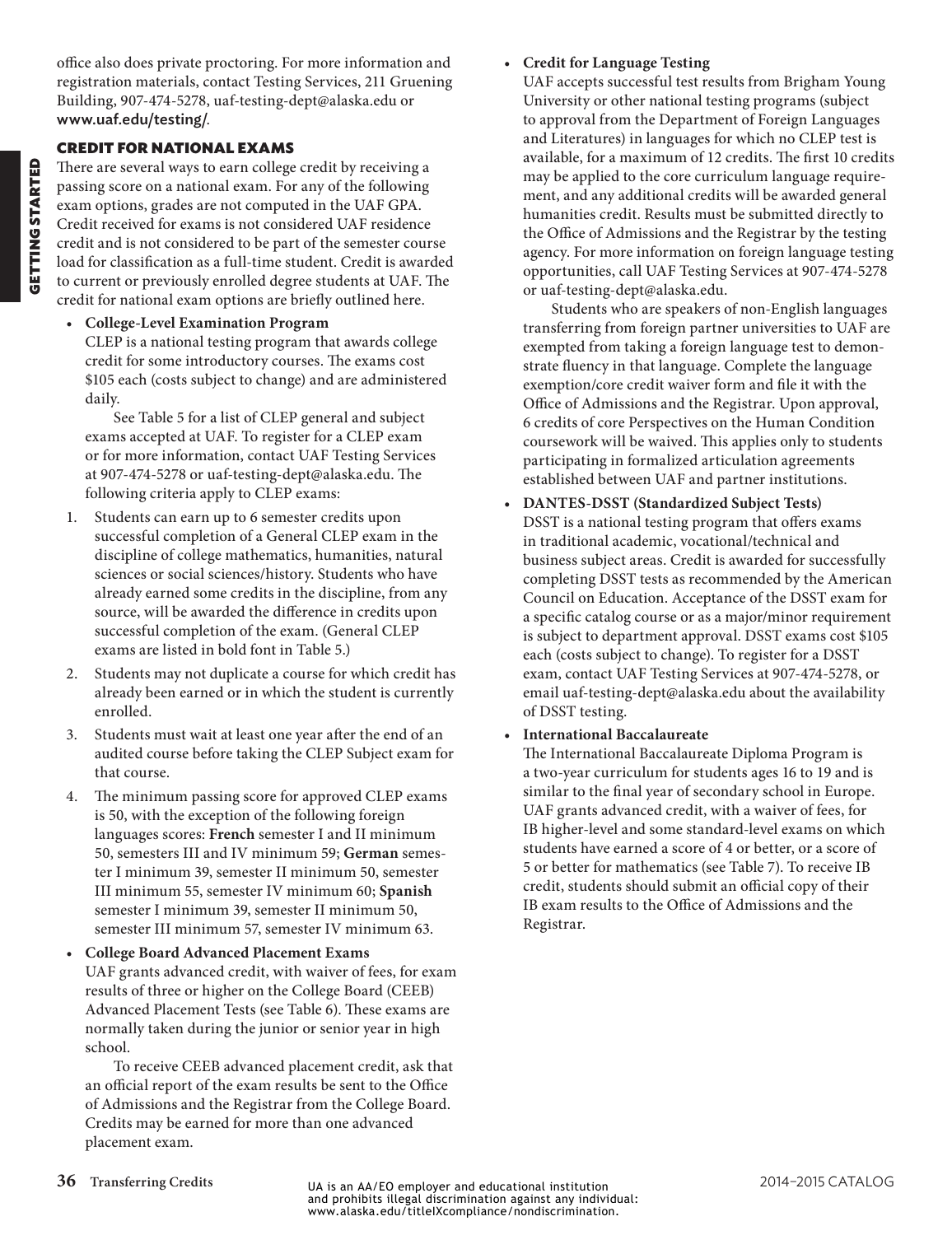#### <span id="page-16-0"></span>Table 5 COLLEGE-LEVEL EXAMINATION PROGRAM (CLEP) **EXAMS CURRENTLY ACCEPTED**

| <b>Examination Name</b>        | <b>UAF Course Equivalent</b>                   | <b>Credits</b> |
|--------------------------------|------------------------------------------------|----------------|
| Algebra (College)              | MATH F107X or F161X                            | 4/3            |
| <b>American Government</b>     | <b>PS F101</b>                                 | 3              |
| Calculus                       | MATH F200X                                     | 4              |
| Chemistry, General             | <b>CHEM F105X/F106X</b>                        | 8              |
| College Composition            | ENGL F111X                                     | 3              |
| <b>College Mathematics</b>     | <b>Mathematics</b><br>elective credits         | 3              |
| <b>Financial Accounting</b>    | <b>ACCT F261</b>                               | 3              |
| French (College level)         | <b>FREN F101/F102</b><br><b>FREN F201/F202</b> | 5/5<br>3/3     |
| German (College level)         | <b>GER F101/F102</b><br><b>GER F201/F202</b>   | 5/5<br>3/3     |
| History of the U.S. I          | HIST F131                                      | 3              |
| History of the U.S. II         | HIST F132                                      | 3              |
| Human Growth and Development   | <b>PSY F240</b>                                | 3              |
| <b>Humanities</b>              | <b>Humanities</b><br>elective credits          | 6              |
| <b>Natural Sciences</b>        | <b>Natural sciences</b><br>elective credits    | 6              |
| Precalculus                    | <b>MATH F107X/F108</b>                         | 4/3            |
| Principles of Macroeconomics   | ECON F202 or<br><b>ECON F100X substitute</b>   | 3              |
| Principles of Microeconomics   | <b>ECON F201</b>                               | 3              |
| Psychology (Introductory)      | <b>PSY F101</b>                                | 3              |
| <b>Social Sciences/History</b> | Social sciences<br>elective credits            | 6              |
| Sociology (Introductory)       | SOC F100X or<br>sociology elective             | 3              |
| Spanish (College level)        | <b>SPAN F101/F102</b><br><b>SPAN F201/F202</b> | 5/5<br>3/3     |
| <b>Western Civilization I</b>  | HIST F101 or<br>HIST F100X substitute          | 3              |
| <b>Western Civilization II</b> | HIST F102 or<br>HIST F100X substitute          | 3              |

*X = Course meets baccalaureate core requirement.*

*Students should consult [Table 3](#page-13-0) or [Table 4](#page-14-0) (the tables of substitutions) to determine what other courses may meet baccalaureate core requirements.*

*Must have minimum score of 50 in order to receive UAF credit, with the exception of foreign language exams where score determines number of credits awarded.*

#### <span id="page-16-1"></span>Table 6 COLLEGE BOARD ADVANCED PLACEMENT (AP) EXAMS CURRENTLY ACCEPTED

| <b>Examination Name</b>                 | <b>UAF Course Equivalent</b>                 | <b>Credits</b> |
|-----------------------------------------|----------------------------------------------|----------------|
| Art: History                            | ART F261/F262                                | 6              |
| Art: 2-D, 3-D and Drawing               | Art electives*                               | 6              |
| Biology                                 | <b>BIOL F115X/F116X</b>                      | 8              |
| Chemistry                               | CHEM F105X/F106X                             | 8              |
| Chinese Language and Culture            | <b>CHNS F101/F102</b>                        | 10             |
| Computer Science A                      | <b>CS F201</b>                               | 3              |
| Economics-Macro                         | ECON F202 or<br><b>ECON F100X substitute</b> | 3              |
| Economics-Micro                         | ECON F201                                    | 3              |
| English Language                        | ENGL F111X                                   | 3              |
| English Literature                      | ENGL F111X                                   | 3              |
| <b>Environmental Science</b>            | GEOS F125X                                   | $\overline{4}$ |
| European History                        | <b>HIST F101/F102</b>                        | 6              |
| French Language and Culture             | <b>FREN F101/F102</b>                        | 10             |
| German Language and Culture             | <b>GER F101/F102</b>                         | 10             |
| Government and Politics:<br>Comparative | <b>PS F201</b>                               | 3              |
| Government and Politics: U.S.           | <b>PS F101</b>                               | 3              |
| Human Geography                         | <b>GEOG F101</b>                             | 3              |
| Italian Language and Culture            | Foreign Language electives                   | 8              |
| Japanese Language and Culture           | <b>JPN F101/F102</b>                         | 10             |
| Latin                                   | Foreign Language electives **                | 8              |
| Math: Calculus AB                       | <b>MATH F200X</b>                            | 4              |
| Math: Calculus BC                       | MATH F200X/F201X                             | 8              |
| Music Theory (score of 3)               | <b>MUS F103</b>                              | 3              |
| Music Theory (score of 4 or 5)          | MUS F131/F133                                | 5              |
| Physics B                               | PHYS F103X/F104X                             | 8              |
| Physics C: Mechanics                    | PHYS F211X                                   | 4              |
| Physics C: Electricity and<br>Magnetism | PHYS F212X                                   | $\overline{4}$ |
| Psychology                              | <b>PSY F101</b>                              | 3              |
| Spanish Language and Culture            | SPAN F101/F102                               | 10             |
| Spanish Literature and Culture          | Spanish electives (200 level)<br>SPAN F201   | 2<br>3         |
| <b>Statistics</b>                       | STAT F200X                                   | 3              |
| U.S. History                            | <b>HIST F131/F132</b>                        | 6              |
| World History                           | HIST F100X                                   | 3              |

*X = Course meets baccalaureate core requirement.*

*\* Portfolios may be submitted to the Art Department for further evaluation.*

*\*\* Does not satisfy Perspectives on the Human Condition Core requirement. Students should consult [Table 3](#page-13-0) or [Table 4](#page-14-0) (the tables of substitutions) to deter-*

*mine what other courses may meet baccalaureate core requirements. Must have minimum score of 3 in order to receive UAF credit, with the exception* 

*of Music Theory.*

UNIVERSITY OF ALASKA FAIRBANKS UA is an AA/EO employer and educational institution Transferring Credits 37<br>and prohibits illegal discrimination against any individual:<br>www.alaska.edu/titlelXcompliance/nondiscrimination.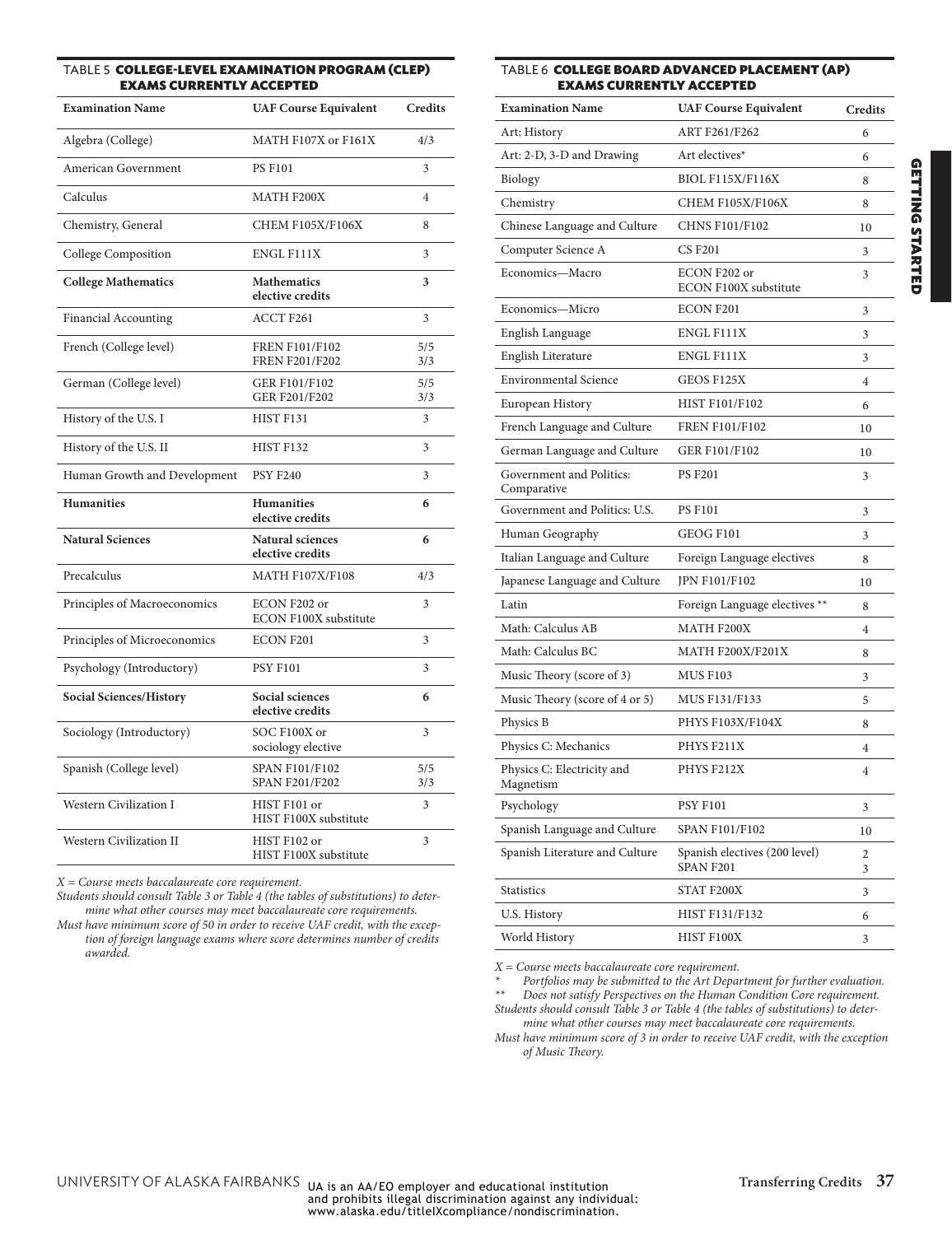#### <span id="page-17-0"></span>Table 7 INTERNATIONAL BACCALAUREATE EXAMS CURRENTLY ACCEPTED

| <b>Examination Name</b>                                         | Level    | <b>UAF Course Equivalent</b>                     | Credits    |
|-----------------------------------------------------------------|----------|--------------------------------------------------|------------|
| Biology                                                         | НL       | <b>BIOL F115X/F116X</b>                          | 4/4        |
| Chemistry                                                       | SL       | <b>CHEM F103X/F104X</b>                          | 4/4        |
| Chemistry                                                       | HL       | CHEM F105X/F106X                                 | 4/4        |
| <b>Classical Greek</b>                                          | HL       | Humanities electives*                            | 6          |
| French                                                          | SL       | <b>FREN F101/F102</b>                            | 5/5        |
| French                                                          | HL       | <b>FREN F101/F102</b><br><b>FREN F201/F202</b>   | 5/5<br>3/3 |
| German                                                          | SL       | GER F101/F102                                    | 5/5        |
| German                                                          | HL       | <b>GER F101/F102</b><br>GER F201/F202            | 5/5<br>3/3 |
| Japanese                                                        | SL       | JPN F101/102                                     | 4/4        |
| Japanese                                                        | HL       | JPN F101/102<br>JPN F201/F202                    | 5/5<br>5/5 |
| History of Europe &<br>the Islamic World                        | HL       | HIST F100X substitute<br><b>HIST</b> elective    | 3<br>3     |
| Latin                                                           | HI.      | LAT F101/F102*                                   | 3/3        |
| Language A1 (English)                                           | HL       | ENGL F111X and<br><b>ENGL</b> elective           | 3<br>3     |
| Mathematics                                                     | HL       | MATH F200X                                       | 4          |
| Mathematics w/Series &<br>ODE option                            | HL       | MATH F200X<br>MATH F201X                         | 4<br>4     |
| Mathematics and<br>Further Math                                 | HL<br>SL | MATH F200X, F201X,<br><b>MATH</b> elective       | 8<br>3     |
| Philosophy                                                      | HL       | PHIL F102                                        | 3          |
| Physics                                                         | SL       | PHYS F103X                                       | 4          |
| Physics                                                         | НL       | PHYS F103X/F104X                                 | 4/4        |
| Russian                                                         | SL       | <b>RUSS F101/102</b>                             | 5/5        |
| Russian                                                         | HL       | <b>RUSS F101/102</b><br><b>RUSS F201/202</b>     | 5/5<br>4/4 |
| Social & Cultural<br>Anthropology                               | SL<br>HL | <b>ANTH F100X substitute</b><br><b>ANTH F242</b> | 3<br>3     |
| Spanish                                                         | SL       | <b>SPAN F101/102</b>                             | 5/5        |
| Spanish                                                         | HL       | SPAN F101/102<br>SPAN F201/202                   | 5/5<br>3/3 |
| Theatre                                                         | SL       | THR F200X                                        | 3          |
| Theatre                                                         | HL       | THR F200X<br>THR elective                        | 3<br>1     |
| 20th-C World History:<br>History of Africa                      | HL       | HIST F100X substitute<br>HIST elective           | 3<br>3     |
| 20th-C World History:<br>History of the Americas                | HL       | HIST F100X substitute<br>HIST elective           | 3<br>3     |
| 20th-C World History:<br>History of Asia & Oceania              | HL       | HIST F100X substitute<br><b>HIST</b> elective    | 3<br>3     |
| 20th-C World History:<br>History of Europe & the<br>Middle East | HL       | HIST F100X substitute<br>HIST elective           | 3<br>3     |
| Visual Arts                                                     | HL       | ART F105/F161                                    | 3/3        |

*X = Course meets baccalaureate core requirement.*

*Students should consult [Table 3](#page-13-0) or [Table 4](#page-14-0) (the tables of substitutions) to determine what other courses may meet baccalaureate core requirements.*

*\* Does not satisfy Perspectives on the Human Condition core requirements.* If an international baccalaureate exam is not in this table, contact the Office of

*Admissions and the Registrar at registrar@uaf.edu for more information. Must have minimum score of 4 (or score of 5 in mathematics) to receive UAF* 

*credit.*

### UAF CREDIT BY EXAM

Credit by exam can be earned at UAF by students who are currently enrolled. Most courses are available for credit by exam, except those with numbers ending -90 through -99 (193, 292, 497, etc.). A course challenged for credit cannot duplicate a course for which credit has already been granted or in which the student is currently enrolled. It is up to the discretion of the department and instructor to decide which courses can be challenged, the testing method and grading procedures. Credit by exam may not be requested for audited courses until one year has passed since the end of the semester in which the course was audited.

Credit by examination forms may be obtained online at www.uaf.edu/testing/, under UAF-Specific Tests, or at the Office of Testing Services in 211 Gruening. For more information on challenging a course call Testing Services at 907-474-5278.

### UAF ADVANCED PLACEMENT CREDIT

#### • **English**

Students with ACT or SAT scores that place them in English F211X or F213X may receive local advanced placement credit for English F111X upon completion of English F211X or F213X with a grade of C or better.

Students who have received transfer credit that substitutes for English F211X or F213X with a grade of C or better and who meet the ACT or SAT test score requirement may also receive credit for English F111X.

To receive this credit, students must submit the Application for English F111X Credit form to the Office of Admissions and the Registrar. The form is available at the Office of Admissions and the Registrar or the UAF English Department.

### • **Alaska Native Language**

After completing a course in which the student was placed (above 101) and earning a B grade or higher, the student may ask to receive credit for the two immediately preceding prerequisite courses, if any. However, credit cannot be awarded for such courses if university credit has already been granted. Credit will not be awarded for special topics courses, individual study courses, literature or culture courses, conversation courses, or any course taught in English.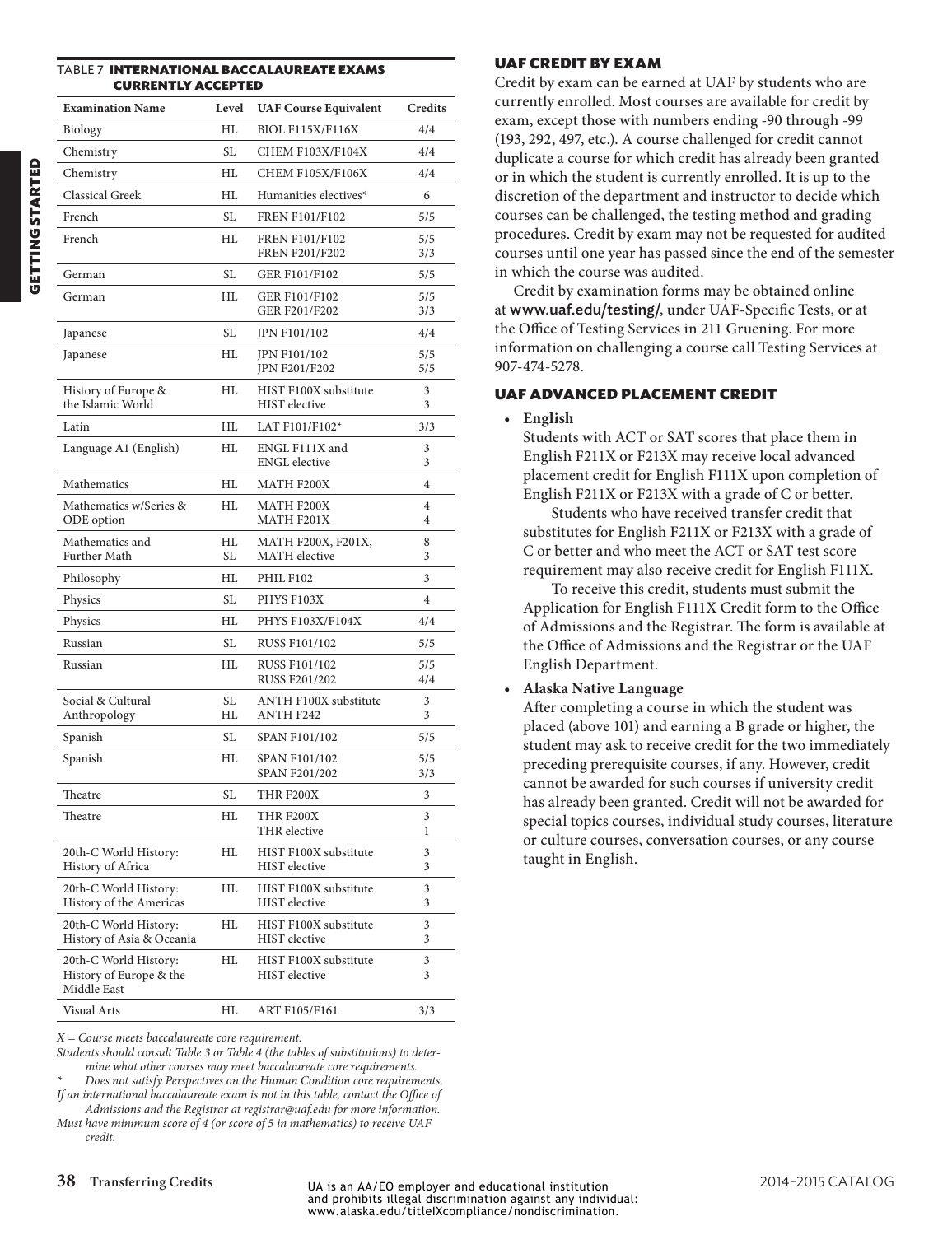# **GETTING STARTED** GETTING STARTED

### CREDIT FOR PRIOR LEARNING

The Academic Advising Center administers the credit for prior learning program, wherein students may earn undergraduate credit based on university-level learning they have obtained outside the classroom. Students can document the university-level learning they have gained through employment, volunteer service or other life experiences with a portfolio or copies of licenses and certificates earned. Certificate, associate or bachelor's degree students may earn up to 25 percent of total program requirements through the credit for prior learning program.

Credentials for admitted degree students who are currently enrolled are reviewed by faculty from participating departments who determine if this process is appropriate and make recommendations for awarding prior learning credit. Review is based on equivalency to courses listed in this catalog. Credit received for prior learning does not affect your GPA and is not considered residence credit. The university will award transfer credit for specified national and state authorizations, certificates, credentials and/or examinations (see Transferring Credits, [page 33\)](#page-12-1) that do not need credit for prior learning review. For further information or assistance, contact the Academic Advising Center, 510 Gruening Building, 907-474- 6396 or uaf.advising@alaska.edu. The credit for prior learning student handbook is available at www.uaf.edu/advising/cpl/.

### COMPETENCY TESTING

Students with appropriate background experience may complete certain components of the UAF core curriculum via competency testing. Credit by exam is not available.

• **Library Competency Exam**

The Library Competency Exam, administered by UAF Testing Services, is offered to fulfill the core curriculum requirement for LS F101X and LS F100X. The LCE, offered daily in Testing Services for \$25, is designed to test or verify a student's knowledge of standard library functions, services and organization. While no credit is awarded for passing this exam, a score of at least 85 percent will fulfill the core curriculum requirement for LS F101X and LS F100X. Please contact Testing Services at 907-474-5278, uaf-testing-dept@alaska.edu or 211 Gruening Building for more information.

• **Computer Skills Placement Exam**

The Computer Skills Placement Exam, administered by UAF Testing Services, is offered to fulfill the degree requirement for AIS F101, required by students seeking a BBA degree at UAF. The CSP, offered daily in Testing Services for \$25, is designed to test or verify a student's knowledge of information technology and file management procedures; word processing (Word), spreadsheets (Excel), databases (Access) and presentation (PowerPoint) software; and information and communication skills. While no credit is awarded for passing this exam, a score of at least 70 percent will fulfill the degree requirement for AIS F101. Please contact Testing Services at 907- 474-5278, uaf-testing-dept@alaska.edu or 211 Gruening Building for more information.

• **Oral Communication Competency Exam** Requests for competency testing for COMM F141X— Fundamentals of Oral Communication, Public Context, will be considered only if, in the opinion of a member of the Communication Department faculty, a student presents evidence of substantive prior experience in formal public speaking situations (competency testing is not available for COMM F131X). Neither prior oral intensive course work nor COMM F442—Professional Public Speaking are considered evidence of substantive prior experience. If the prior experience is sufficient, the individual will be asked either: a) to provide a video (not audio) recording of a formal public speaking presentation at least 10 minutes in length, or b) to present a 10-minute persuasive speech before a live audience, with at least one member of the Communication Department faculty present. This process may be attempted only once. The date for live speeches will be established each semester, at a single time during the fourth to sixth week of classes. While no credit is awarded for passing this exam, a grade of at least a B (3.0) for either type of presentation will fulfill the core curriculum requirement for COMM F141X. For more information and an application for competency testing, contact the Department of Communication at 907-474-6591 or 503 Gruening.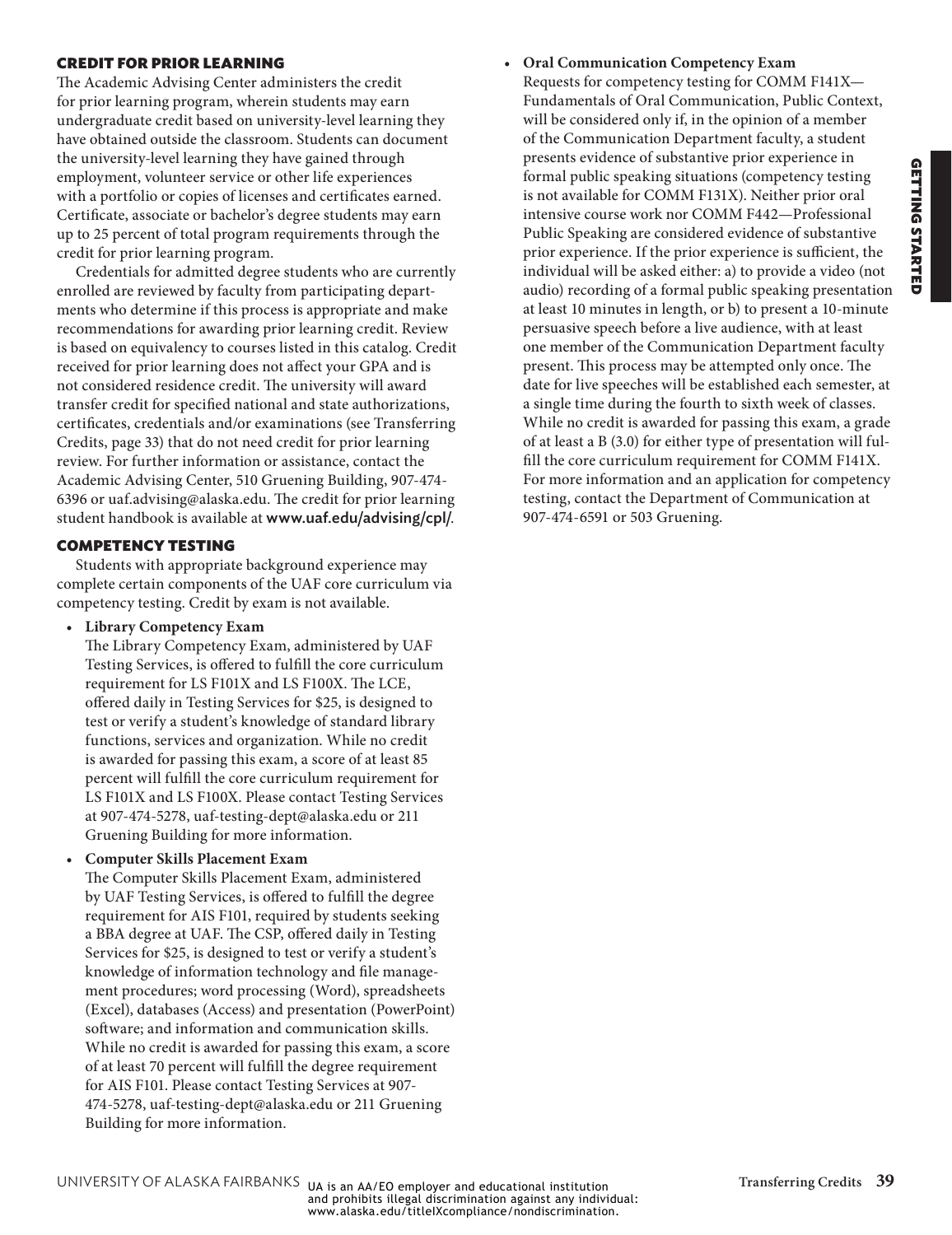# <span id="page-19-0"></span>Registration

You must register and pay tuition and fees to attend classes and earn credit. Registration is held each semester on dates published in the academic calendar (see inside front cover for the Fairbanks campus). For special programs, short courses, seminars and other classes not part of the regular academic calendar, registration is as needed.

Details about procedures and schedules for registering are published online and in separate publications at each campus. Registration instructions for the Fairbanks campus are provided in the UAF registration guide, available at the Office of Admissions and the Registrar and online at http://uaonline.alaska.edu or www.uaf.edu/register/.

The first day of instruction for all semester-length courses is the date indicated in the official semester academic calendar. That date might not be the first day that a class meets.

If you register for courses, the university holds you financially responsible for payment of your tuition and fees. The university **may drop your registration** if you do not pay. Other consequences for nonpayment include not being able to receive your grades or transcripts.

### ACADEMIC ADVISING IS REQUIRED

Academic advising is an important part of planning for your education. Degree students must obtain an academic advisor's signature every semester to begin the registration process. All degree and certificate students are required to have an academic advisor. You will work in tandem with your academic advisor to develop a viable educational plan that reflects your academic interests and goals. Your academic advisor will assist you in determining the best options, alternatives and sequences of classes to take. Non-degree students may also see an academic advisor, and it is recommended for those taking 9 or more credits in a semester or for those who have accumulated 30 or more UAF credits. Non-degree students who have been academically disqualified must meet with an academic advisor each semester to develop a realistic and timely educational plan. Academic advising is available at several campuses. See Services and Resources, page 73, for more information.

<span id="page-19-1"></span>

| <b>TABLE 8 IMPORTANT REGISTRATION CHANGE DEADLINES</b>                       |                                                                               |                                                                      |                                                                                                                                                 |  |  |
|------------------------------------------------------------------------------|-------------------------------------------------------------------------------|----------------------------------------------------------------------|-------------------------------------------------------------------------------------------------------------------------------------------------|--|--|
| Action*                                                                      | Begins**                                                                      | <b>Ends</b>                                                          | <b>Notes</b>                                                                                                                                    |  |  |
| Adding a class                                                               | First day of registration for the<br>semester                                 | Second Friday after the first day of<br>instruction for the semester | Advisor's signature not required                                                                                                                |  |  |
| Dropping a class (class does not ap-<br>pear on transcript)                  | First day of registration for the<br>semester                                 | Third Friday after the first day of<br>instruction for the semester  | Advisor's signature required for<br>student in degree program after the<br>second Friday after the first day of<br>instruction                  |  |  |
| Faculty-initiated drop (class does not<br>appear on transcript)              | First day of instruction for the<br>semester                                  | Third Friday after the first day of<br>instruction for the semester  | Faculty member will notify the Office<br>of Admissions and the Registrar                                                                        |  |  |
| Withdrawing from a class (class ap-<br>pears on transcript with W grade)     | After the third Friday after the first<br>day of instruction for the semester | Ninth Friday after the first day of<br>instruction                   | Advisor's signature required for stu-<br>dent in degree program                                                                                 |  |  |
| Dropping or withdrawing from all<br>classes                                  | First day of registration for the<br>semester                                 | Ninth Friday after the first day of<br>instruction                   | Advisor's signature required for<br>student in degree program. Total with-<br>drawal form must be completed.                                    |  |  |
| Credit/No-credit option                                                      | First day of registration for the<br>semester                                 | Third Friday after the first day of<br>instruction for the semester  | Undergraduates only<br>Only electives not specified in a stu-<br>dent's core, major, minor and degree<br>programs are eligible for this option. |  |  |
| Faculty-initiated withdrawal (class ap-<br>pears on transcript with W grade) | After the third Friday after the first<br>day of instruction for the semester | Ninth Friday after the first day of<br>instruction for the semester  | Faculty member will notify the Office<br>of Admissions and the Registrar.<br>Students receive an email notification<br>at their UAF account.    |  |  |
| Late withdrawal from a class***                                              | After the last day for student-initiated<br>withdrawals                       | Last day of instruction for the semes-<br>ter                        | Advisor's signature required for stu-<br>dent in degree program.                                                                                |  |  |
| Appeal for late withdrawal                                                   | After the last day for student-initiated<br>withdrawals                       | 30 class days after the beginning of the<br>next regular semester    | Reviewed by a campus appeals com-<br>mittee                                                                                                     |  |  |

*Add/drop forms (if necessary), total withdrawal forms and credit/no-credit forms must be submitted to the Office of Admissions and the Registrar by the appropriate deadlines.*

*\* Add, drop, withdrawal and credit/no-credit option deadlines will be adjusted proportionally for courses that are less than a semester in length.*

*\*\* The first day of instruction for all semester-length courses is the date indicated in the official semester academic calendar. It might not be the first day that a class meets.*

*\*\*\* Late withdrawals are allowed for exceptional cases only, and approval is not automatic.*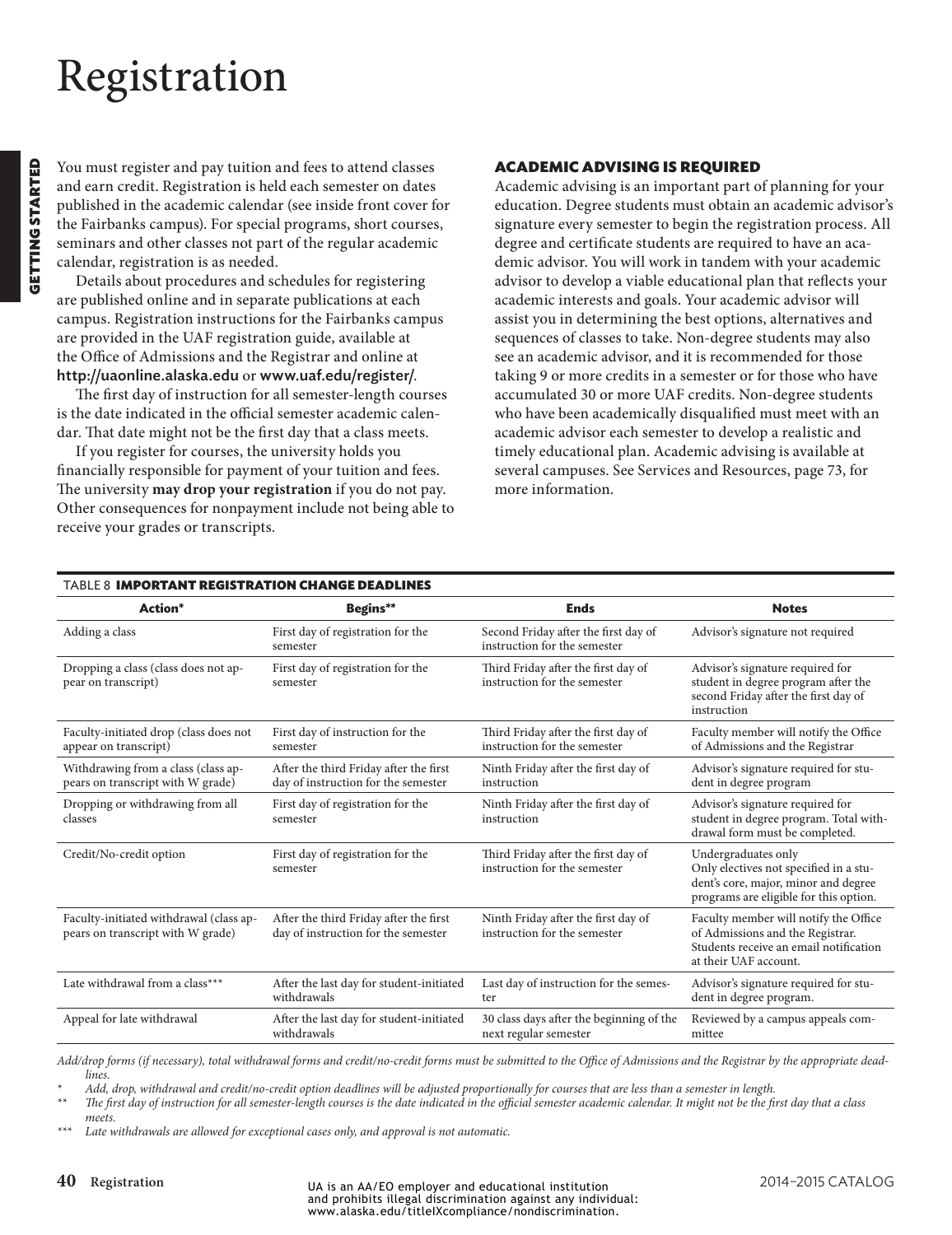# **GETTING STARTED** GETTING STARTED

### NON-DEGREE STUDENTS

Anyone who wants to attend classes at UAF as a non-degree student may register, as long as they have the appropriate permissions. Students under the age of 18 may take courses as a non-degree student. Current high school students should refer to the High School and Secondary School Students section below.

Non-degree students are subject to placement examination requirements for courses, and they must maintain a 2.0 GPA to remain in good standing. Any non-degree student who wants to be considered a degree candidate must submit an application for admission, meet regular admission requirements and submit transcripts. Non-degree students are not eligible for financial aid or priority registration.

It's important for potential graduate students to understand that credits earned as a non-degree student might not be accepted for use toward a graduate degree program. Please see the transfer credit section of How to Earn a Graduate Degree (page 200).

### HIGH SCHOOL AND SECONDARY SCHOOL STUDENTS

High school and secondary students may take classes at UAF. One program, Alaska Higher Education Admission Decision, requires formal admittance to UAF (see Admissions Requirements). Secondary student enrollment and TECH PREP, however, do not entail formal admission.

• **Secondary Student Enrollment**

The secondary student enrollment process allows secondary school students to register for UAF classes. A student meeting course prerequisites may enroll in university classes with permission of the instructor or the department chair. Students must consult their appropriate school district officials and school counselors for approval prior to registration if they wish to use university courses to meet high school graduation requirements.

Registering for courses at UAF establishes a permanent academic record that reflects student academic performance in all courses attempted.

*Note: Enrollment in UAF courses as a secondary student does not constitute formal admission to the university for the purposes of earning a certificate or degree. Please note that in order to qualify for federal financial aid, you must have either a high school diploma or a GED.*

### • **TECH PREP Opportunities**

The TECH PREP program allows students to earn credits toward a UAF certificate or associate degree by completing career and technical education classes in high school that have been approved for college credit by UAF. The classes available for credit vary from school to school, but in general they are taken from the following areas: applied business; automotive; airframe and powerplant; human services; computer information office systems; allied health; drafting; emergency medical services; and welding. For more information, contact your high school counselor or the Community and Technical College at 907-455-2800.

## **Course Placement**

### PLACEMENT REQUIREMENTS

Many UAF courses require placement. All students planning to take courses with specific placement requirements must meet those requirements before registering for those courses. Specific writing, reading and math placement requirements are listed in the sections below.

Students need mathematics placement at DEVM F105 or above and ENGL F111X placement to register for core science courses.

### PLACEMENT TESTS

Test results are required for first-time degree or certificate students, transfer students with fewer than 30 transfer credits, or students planning to take 100-level English, reading, mathematics, natural sciences and general education courses. UAF mathematics placement test results must be on file with the Office of Admissions and the Registrar or the local regional campus registration office before you can register for DEVM, math, statistics or general education science classes. Results from American College Testing Program (ACT) or the Scholastic Aptitude Test (SAT) or, for associate degree or certificate students, the ASSET, ACCUPLACER or COMPASS test must be on file with the Office of Admissions and the Registrar before you can register for classes. Your ability to register may be blocked if you have not submitted required test scores.

Students who enroll in any course without meeting placement or prerequisite requirements may be dropped or withdrawn from the course through the faculty-initiated withdrawal process.

Writing placement exams must be taken within two calendar years before the start of a course; mathematics placement exams must be taken within one calendar year prior. Students enrolling in developmental or lower-division core courses must have completed any prerequisite courses within two calendar years of their enrollment.

### COURSE PREREQUISITES

Course prerequisites indicate what previous preparation is needed to enroll in a course. An instructor has the right to drop any student from the course if he or she does not meet the prerequisite or has not received a grade of C- or better in all prerequisite courses. An instructor also has the right to waive a course prerequisite if the instructor documents that the student possesses the background required to succeed in the class. Students who take a course at a higher level than a corresponding prerequisite course required for a degree program are not exempt from taking that required course.

### WRITING

Placement into writing courses requires either prerequisite course credit or a standardized placement test that measures academic skills such as critical thinking and reading. The score from any of the tests (see [Table 10](#page-21-0)) places the student in the appropriate writing class. A writing sample, given on the first day of class, may modify this placement. Degree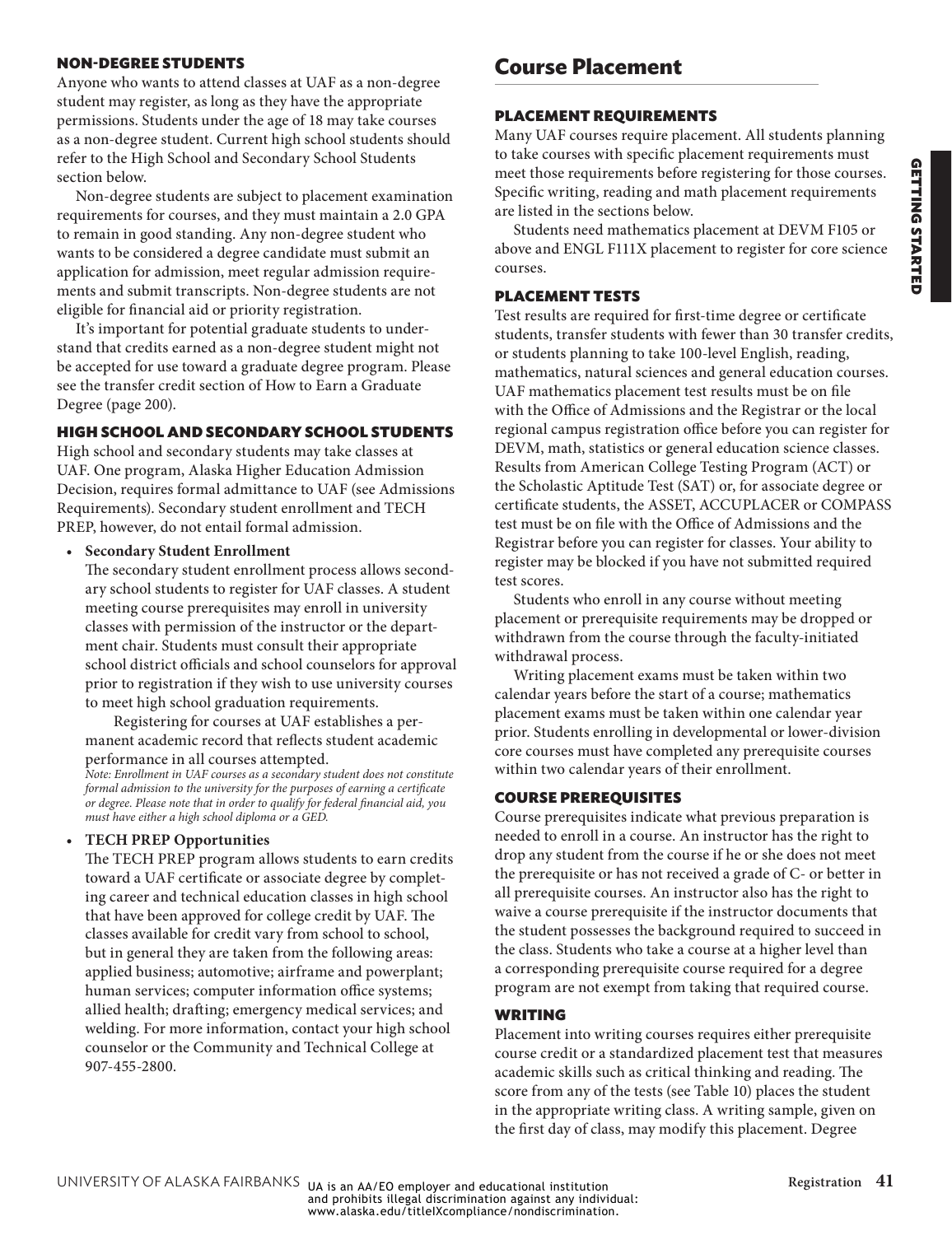or certificate students placed in developmental writing or reading courses should register for them during their first semester. These courses help students gain competencies necessary to succeed in college-level courses. If the student's standardized test scores are below the minimums in [Table](#page-21-0)  [10](#page-21-0) and if the student's high school cumulative GPA is 3.0 or higher, the student may be given permission to enroll in English F111X by the director of university writing or rural campus English/Arts and Letters faculty.

On the basis of test scores, students may be required to take developmental English and/or developmental studies courses. These courses help students gain competencies necessary for success in college-level courses.

### MATHEMATICS

Mathematics course placement varies according to the type of degree the student is planning to pursue and the corresponding math course(s) needed. (See the degree program requirements for more detail.) The UAF mathematics placement test is used to determine math placement. Minimum test scores for placement in math and developmental math courses are listed in [Table 9.](#page-21-1)

Students who have limited access to or limited experience with the Internet should contact the Department of Mathematics and Statistics or the Department of Developmental Education for assistance.

### FOREIGN LANGUAGE

Students may not register for foreign language classes higher than F101 unless they have received credit through CLEP, AP, transfer or another UAF-approved test for the prior levels. With approval of the Department of Foreign Languages and Literatures, students may enroll in the level of a language at which they are competent, based on prior experience.

#### <span id="page-21-1"></span>Table 9 MATH, STATISTICS AND DEVELOPMENTAL MATH PLACEMENT SCORES

| <b>COURSES</b>                              | <b>ALEKS</b><br>PPI |
|---------------------------------------------|---------------------|
| MATH F200X, MATH 272X                       | $78 - 100$          |
| MATH F205, MATH F262X                       | $70 - 100$          |
| <b>MATH F108</b>                            | $65 - 77$           |
| STAT F200X                                  | $60 - 100$          |
| MATH F107X, MATH 161X                       | $55 - 77$           |
| DEVM F105, DEVM F106, MATH F103X            | $30 - 54$           |
| DEVM F060 (DEVM F066, HLTH F116, TTCH F131) | $15 - 29$           |
| DEVM F050 (DEVM F056)                       | $0 - 14$            |

*Note: In cases where a student has multiple placement test scores, placement recommendations will be made using the test scores that provide the highest placement.*

*Students, in consultation with their academic advisor or course instructor, may opt to take a course lower than their placement.*

### **Adding, Dropping and Withdrawing from Classes**

Information about the add/drop process can also be found at http://uaonline.alaska.edu, in the registration guide at the Office of Admissions and the Registrar or at www.uaf.edu/register/. Adds, drops and withdrawals are not final until the student has completed the appropriate procedure, paid any relevant fees or tuition and submitted all necessary paperwork to the Office of Admissions and the Registrar. If you drop a class within specified time frames, the course will not be part of your academic transcript. Important deadlines are listed in [Table 8.](#page-19-1)

### NONATTENDANCE DROP POLICY

Students are expected to begin attending classes on the first day of instruction. Some departments, in trying to find space for students on waitlists, require that you attend the first class

<span id="page-21-0"></span>

| TABLE 10 ENGLISH, DEVELOPMENTAL ENGLISH AND DEVELOPMENTAL STUDIES COURSE PLACEMENT SCORES |                |                       |                             |                             |                      |                       |  |
|-------------------------------------------------------------------------------------------|----------------|-----------------------|-----------------------------|-----------------------------|----------------------|-----------------------|--|
| <b>COURSES</b>                                                                            | <b>ACT</b>     | <b>SAT</b>            | <b>ACCUPLACER</b>           | <b>ASSET</b>                | <b>UAF WRITING</b>   | <b>COMPASS</b>        |  |
|                                                                                           | ENGLISH +      | WRITING +             | <b>SENTENCE SKILLS</b>      | FORM B2 WRITING             | <b>SAMPLE*</b>       | <b>WRITING SKILLS</b> |  |
|                                                                                           | <b>READING</b> | CRITICAL              | + READING                   | SKILLS + FORM B2            | <b>FOR USE WITH</b>  | + READING             |  |
|                                                                                           | Total          | <b>READING</b>        | <b>COMPREHENSION</b>        | <b>READING SKILLS</b>       | <b>ASSET FORM B2</b> | <b>SKILLS</b>         |  |
|                                                                                           | Combined       | <b>Total Combined</b> | <b>Total Combined Score</b> | <b>Total Combined Score</b> |                      | Total combined        |  |
|                                                                                           | Score          | Score                 |                             |                             |                      | score                 |  |
| ENGL F211X, ENGL F213X                                                                    | $60 - 72$      | 1340-1600             | N/A                         | N/A                         | N/A                  | N/A                   |  |
| ENGL F111 $X^*$                                                                           | $36 - 59$      | 860-1330              | $170 - 240$                 | $82 - 107$                  | $19 - 25$            | $146 - 200$           |  |
| DEVE F109                                                                                 | $30 - 35$      | 760-850               | $140 - 169$                 | $76 - 81$                   | $16 - 18$            | $116 - 145$           |  |
| DEVE F104*                                                                                | $26 - 29$      | 680-750               | $110 - 139$                 | $70 - 75$                   | $12 - 15$            | $98 - 115$            |  |
| DEVE F060                                                                                 | $18 - 25$      | 540-670               | $80 - 109$                  | 66–69                       | $9 - 11$             | $76 - 97$             |  |
| <b>DEVS F105</b>                                                                          | $26 - 29$      | 680-750               | $110 - 139$                 | $70 - 75$                   | $12 - 15$            | $98 - 115$            |  |
| DEVS F052                                                                                 | $18 - 25$      | 540-670               | $80 - 109$                  | 66–69                       | $9 - 11$             | $76 - 97$             |  |
| Adult Basic Education**                                                                   | $2 - 17$       | $400 - 530$           | $0 - 79$                    | $46 - 65$                   | $0 - 8$              | $0 - 75$              |  |

*Note: DEVE F068 is a writing support group tutorial class, recommended based on the student's needs for writing assistance along with any DEVE or ENGL writing course listed in the table. Students may take up to 3 credits of DEVE F068 per semester for as many semesters as needed.*

*\* ENGL F111X-plus pairs a section of ENGL F111X with DEVE F068. Qualifying students are those who have a combined ACCUPLACER 135–169 score and are referred by their academic advisor to the Director of University Writing to interview for the program.*

*\*\* For an Adult Basic Education program listing, go to* www.jobs.alaska.gov/abe/abe\_dir.pdf

**42 Registration** 2014–2015 CATALOG UA is an AA/EO employer and educational institution and prohibits illegal discrimination against any individual: www.alaska.edu/titleIXcompliance/nondiscrimination.